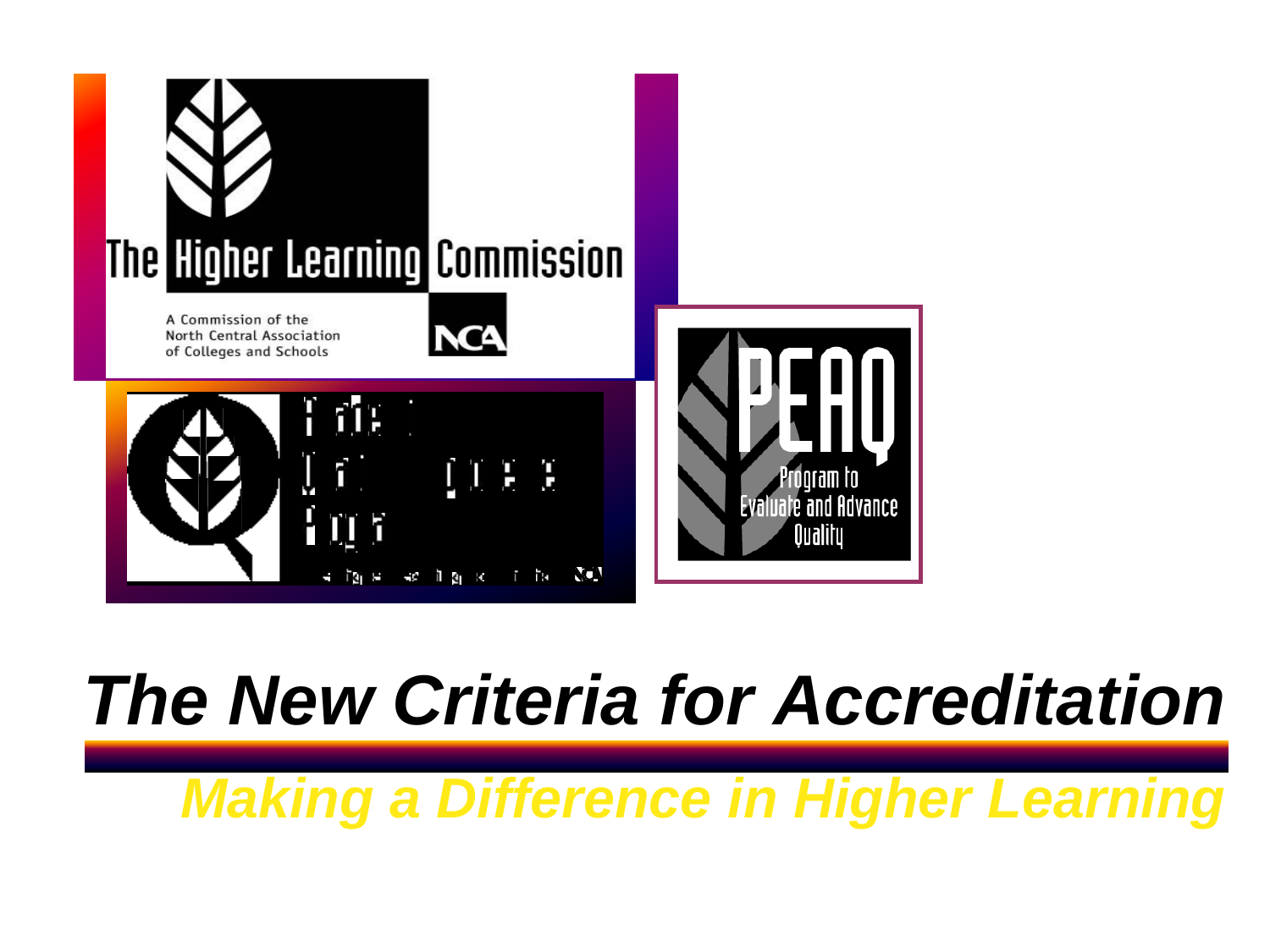# Focus of Accreditation

- **To assure the quality of an institution and its effectiveness**
- **To assist the institution in making improvements in its operations and effectiveness**
- To provide mission-driven **accreditation**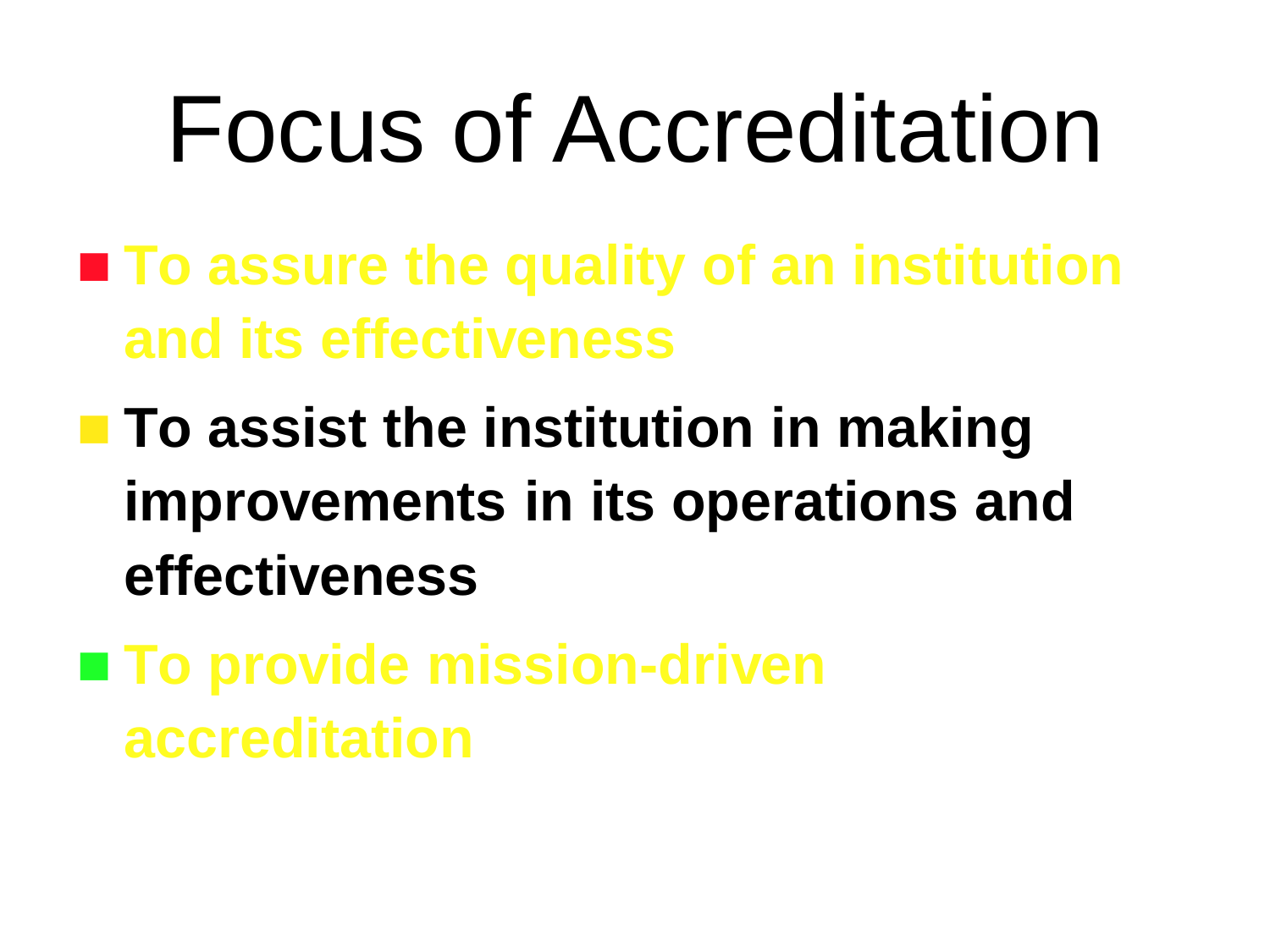# The Higher Learning Commission

#### ■ A voluntary, non-governmental, **regional accrediting organization with 1000+/- member organizations**

#### **NCA - Founded in 1895**

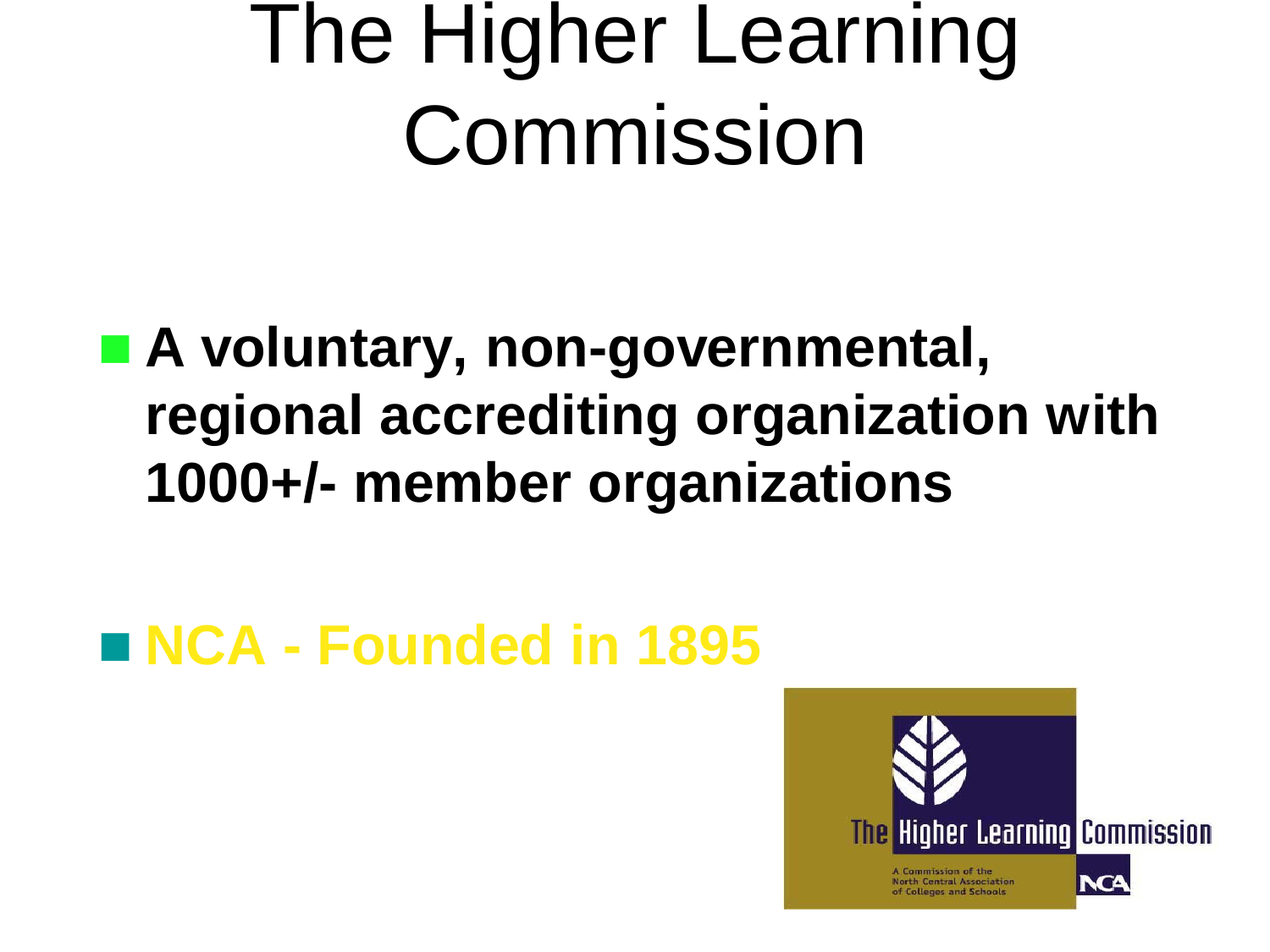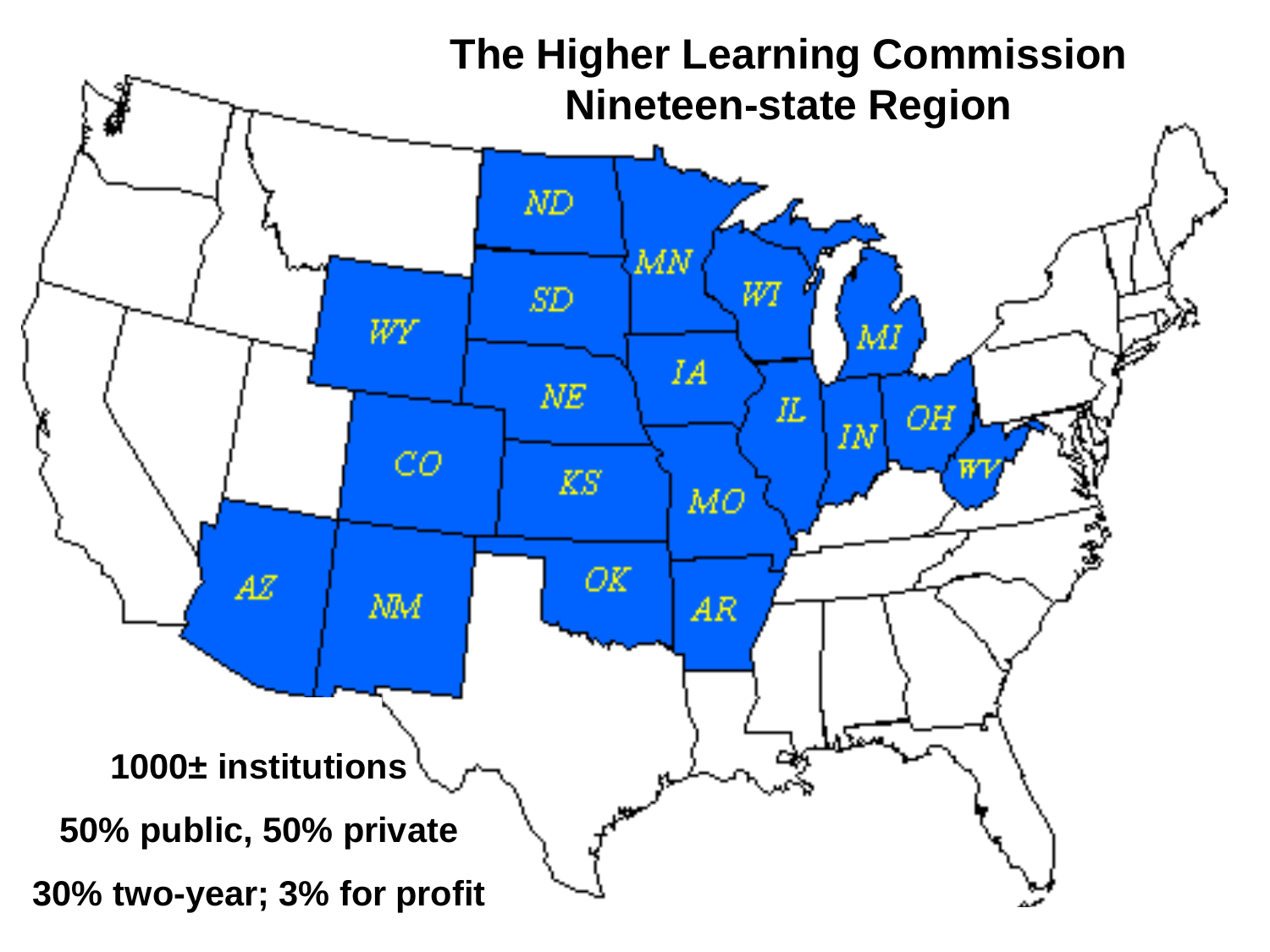#### IU Consultant – Evaluator Corps:

- $\bullet$  IUB 6
- $\bullet$  IUK 4
- $\bullet$  IUE 2
- $\bullet$  IUN 1
- IUPUI 2
- IUSB 1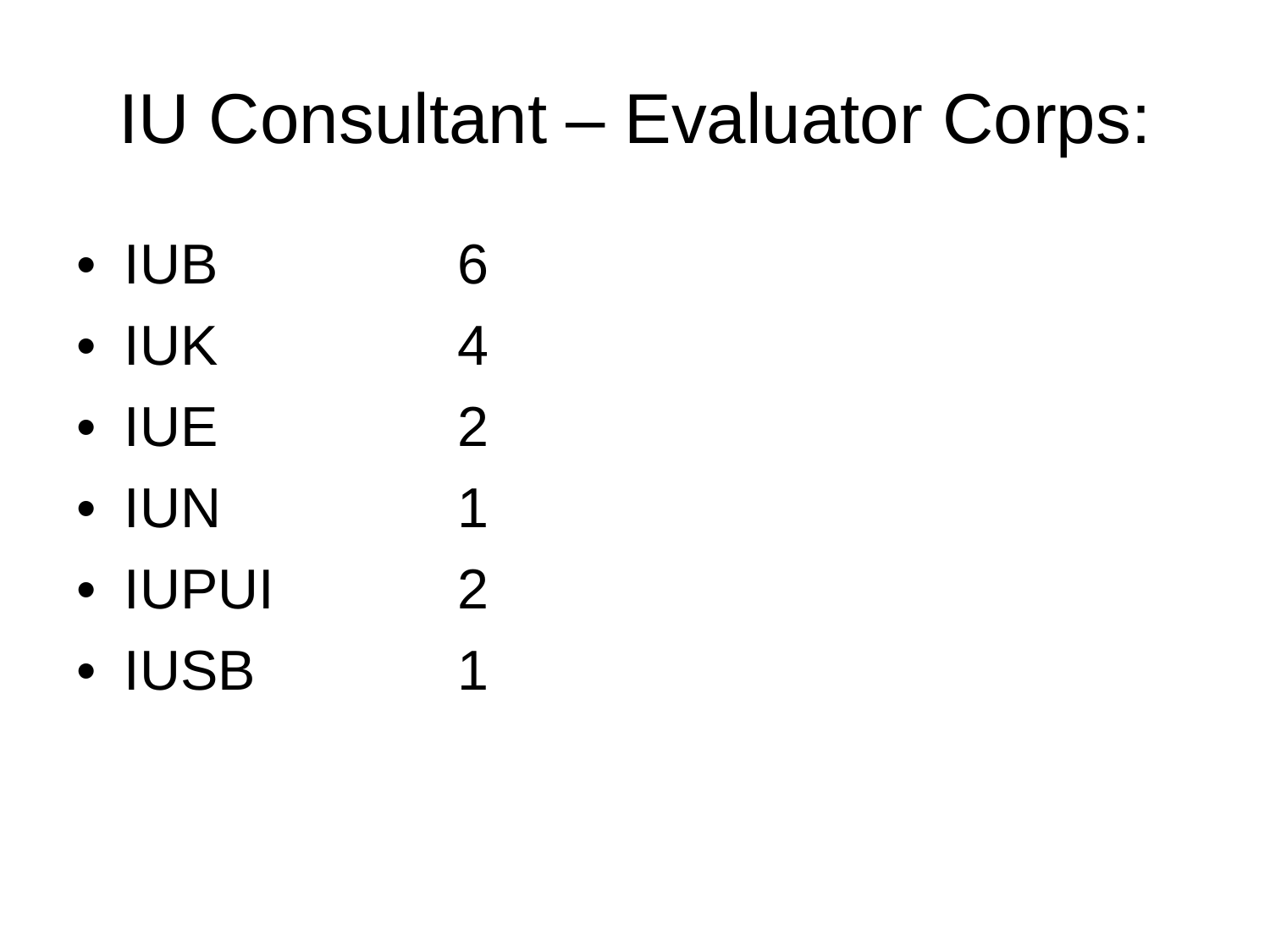# PEAQ & AQIP

*The Commission offers two programs for achieving continued accreditation.*





#### *Program to Evaluate & Advance Quality*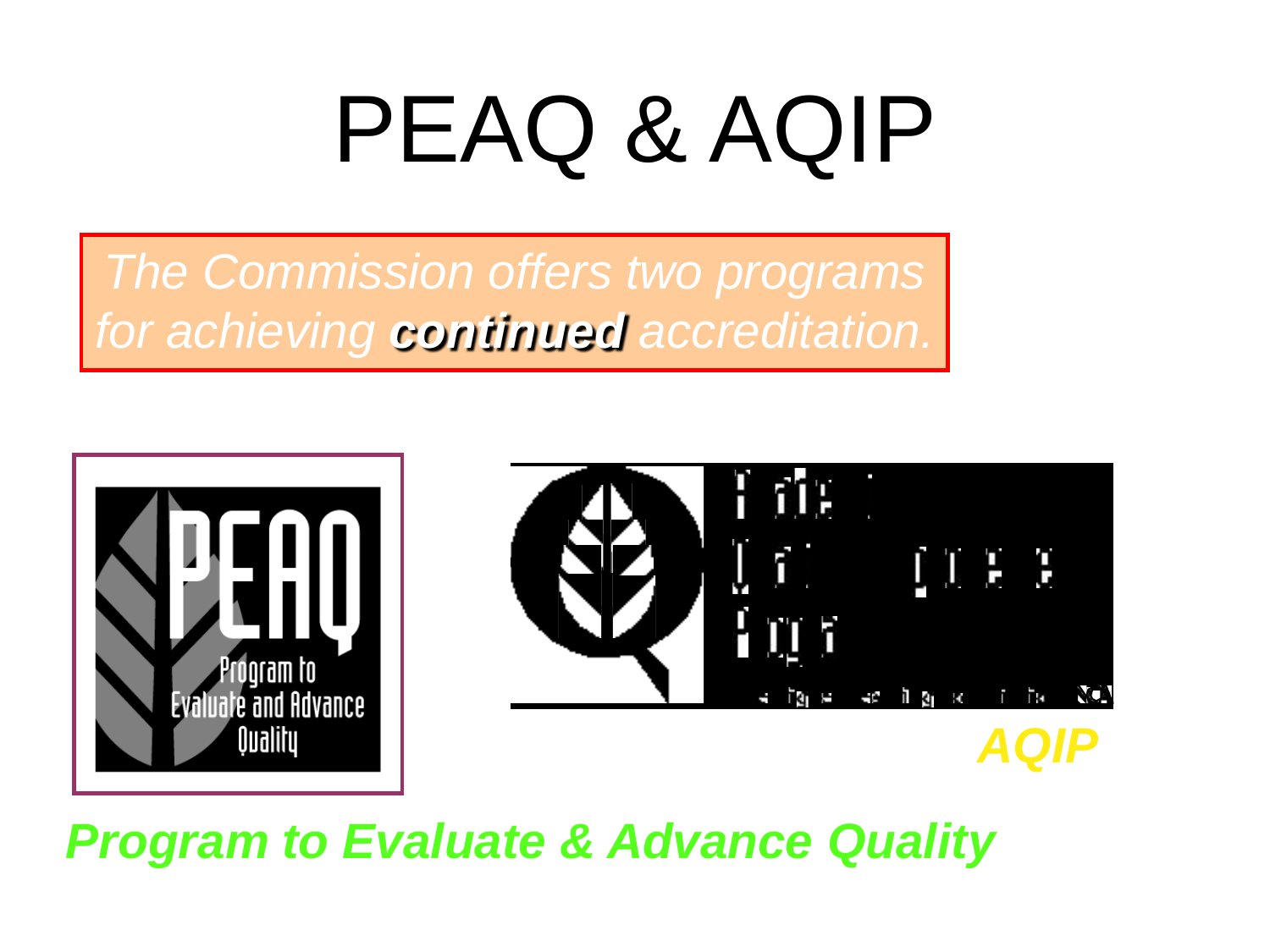# *New Criteria & program effective for all January 2005. Many piloting in 2004.*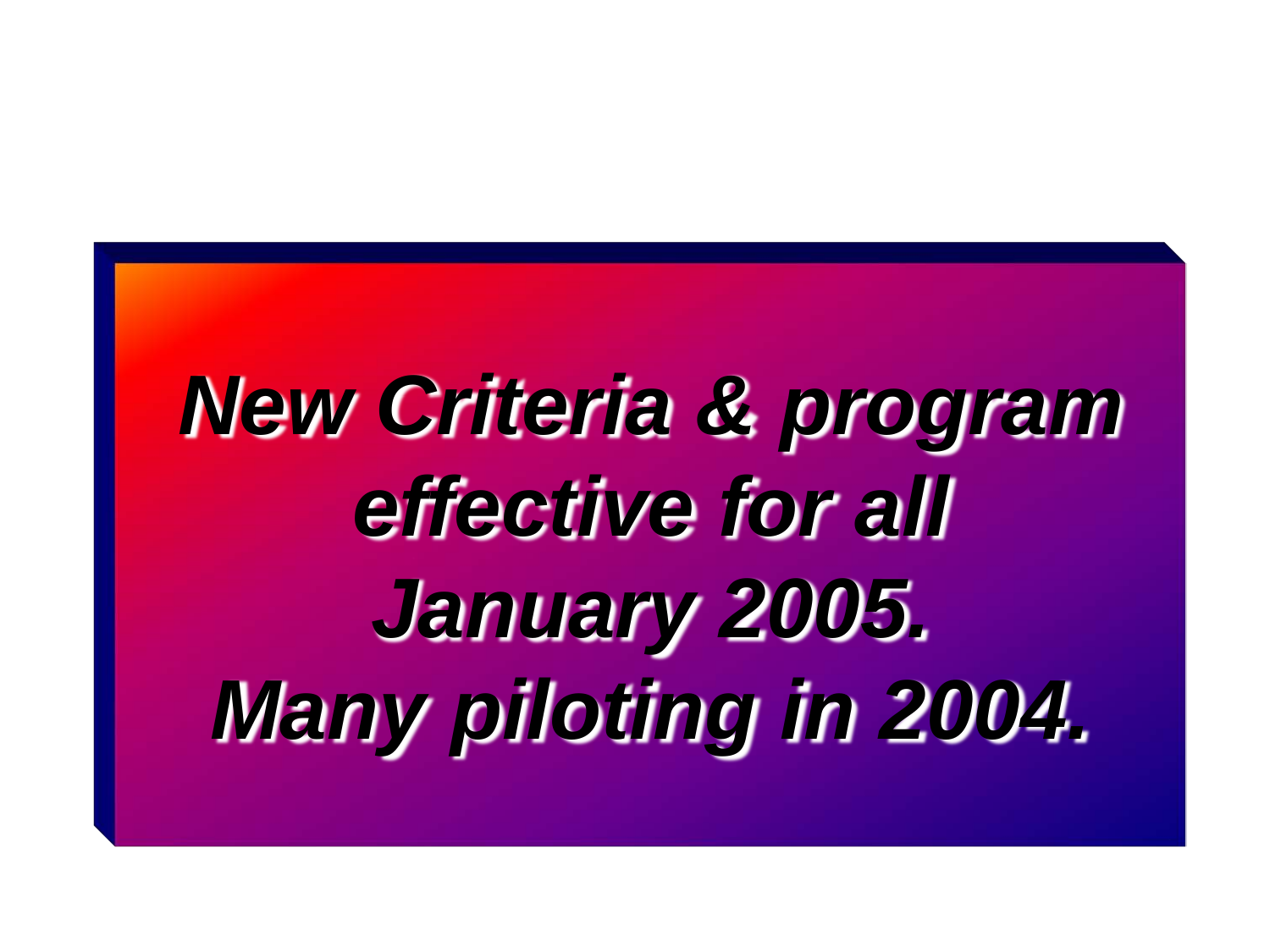# Program Pieces

#### **■ Five Criteria**

- **Twenty-one Core Components**
- **Examples of Evidence**
- **Four Categories of Operational Indicators**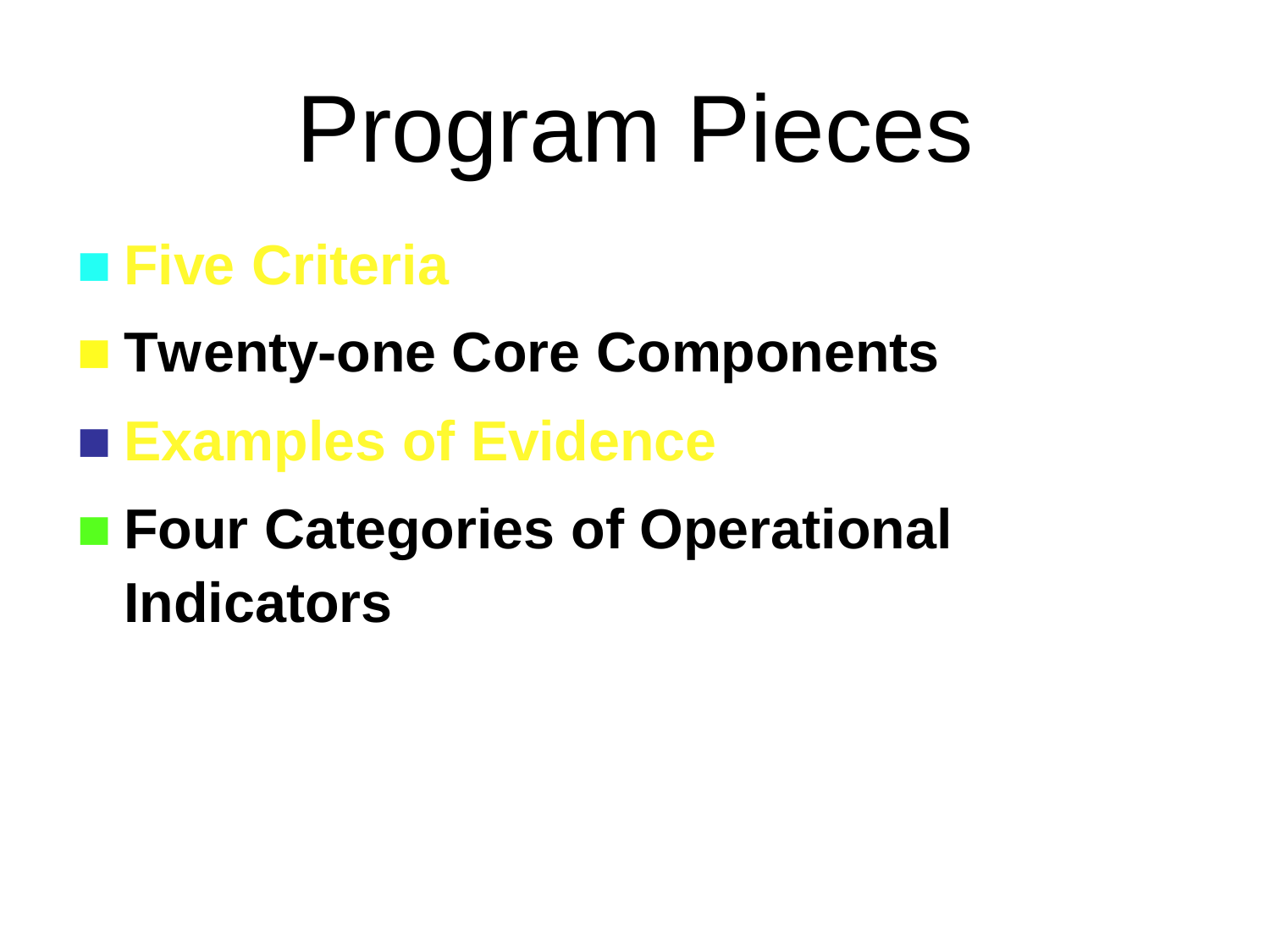#### **Assuring and Advancing**

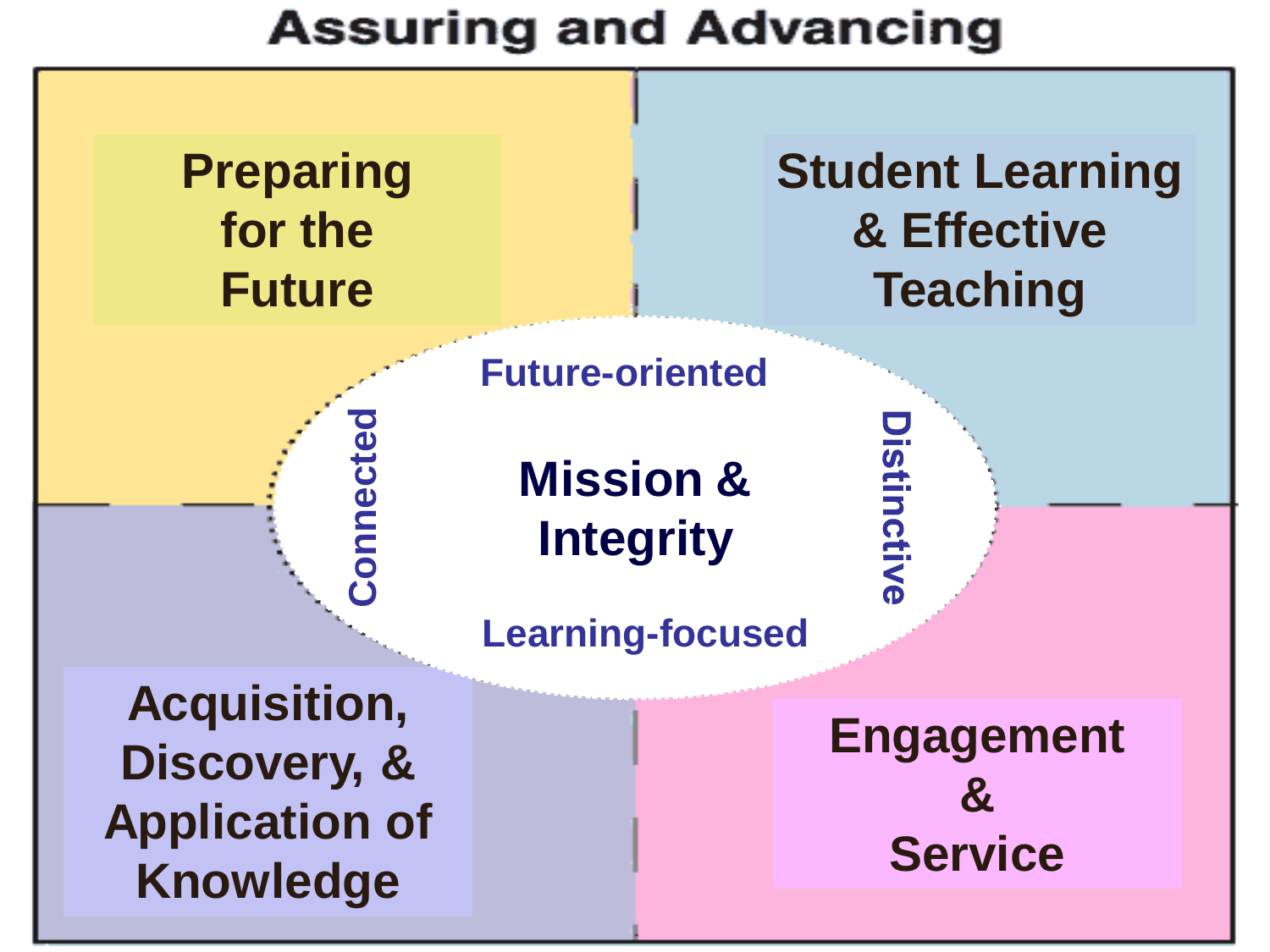# Principles Adopted

- What an accrediting agency should expect of an institution:
	- Centrality of student learning in its mission, institution defines quality by how well it achieves mission
	- Documentation of student learning, (clear goals, evidence, interpretation of data & making judgments, using evidence to effect improvements)
	- Compilation of evidence, multiple means, levels, curricular, co-curricular, intentional & unintentional learning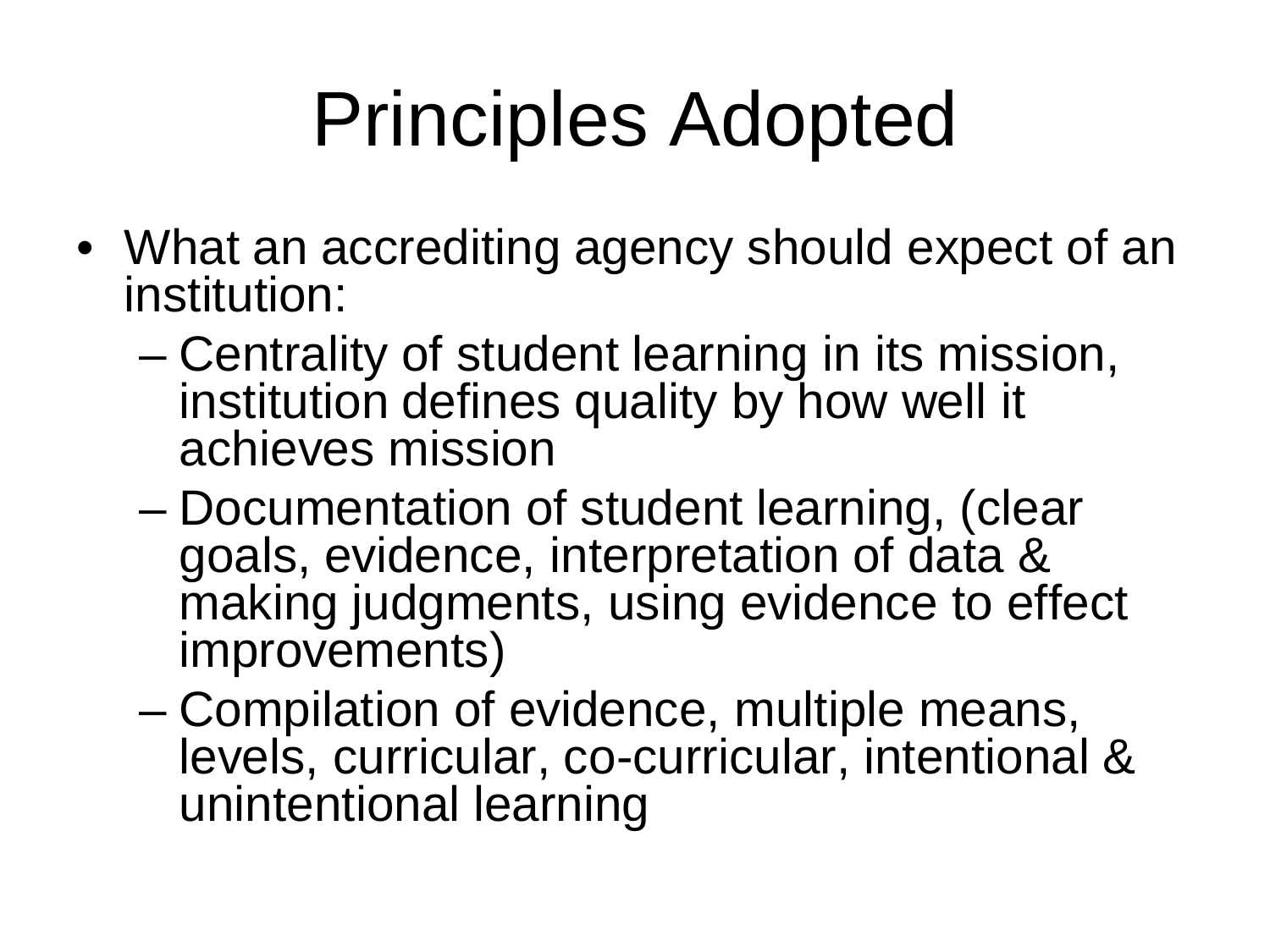- Compilation of evidence, multiple means, levels, curricula, co-curricular, intentional & unintentional learning
- Stakeholder involvement, collection, interpretation, use of evidence is a collective endeavor
- Capacity Building, broad participation and commitment to improvement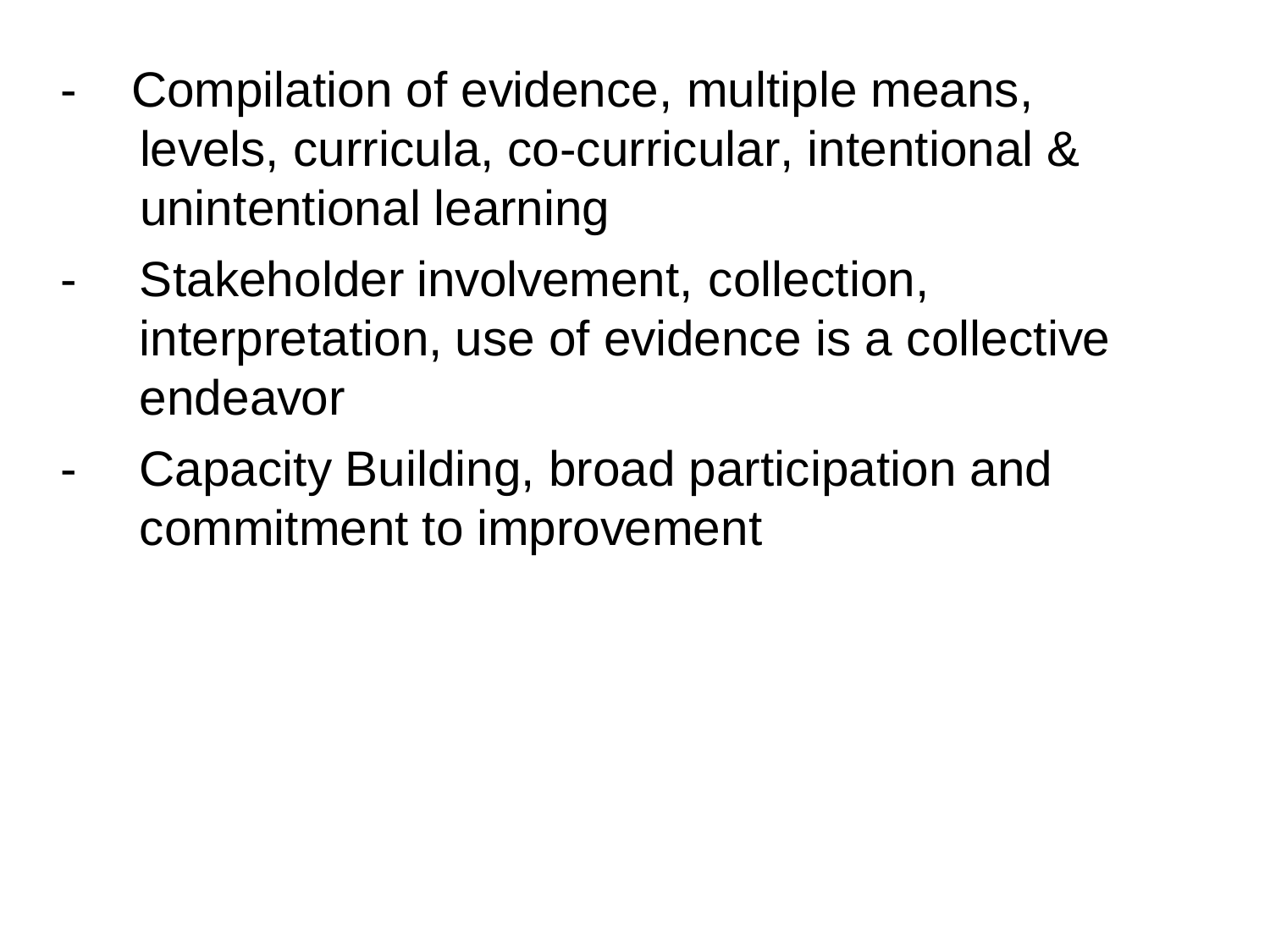# The Criteria for Accreditation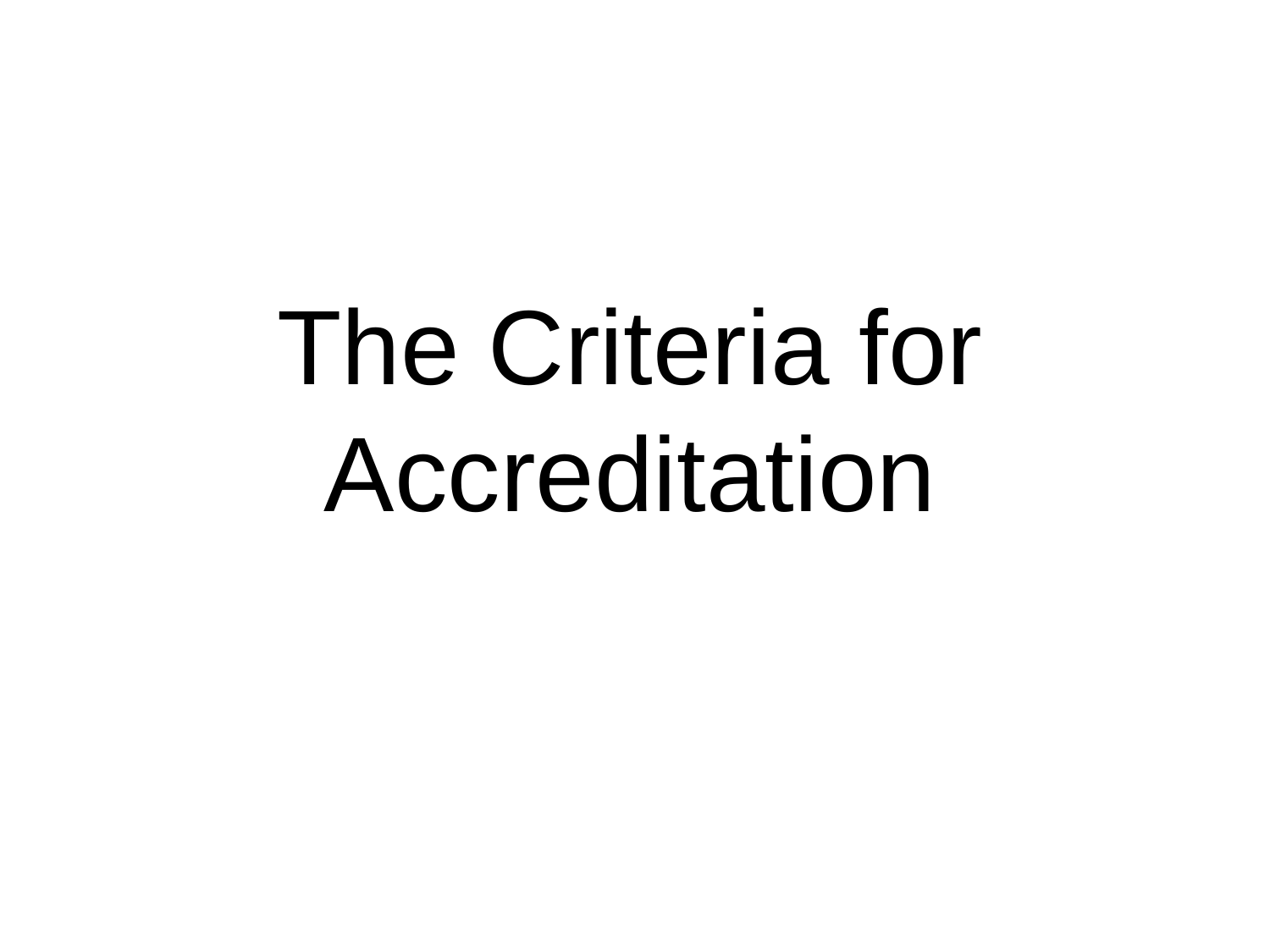## **Criterion One: Mission and Integrity**

- a. The organization's mission documents are clear and articulate publicly the organization's commitments.
- b. In its mission documents, the organization recognizes the diversity of its learners, other constituencies, and the greater society it serves.
- c. Understanding of and support for the mission pervade the organization.
- d. The organization's governance and administrative structures promote effective leadership and support collaborative processes that enable the organization to fulfill its mission.
- e. The organization upholds and protects its integrity.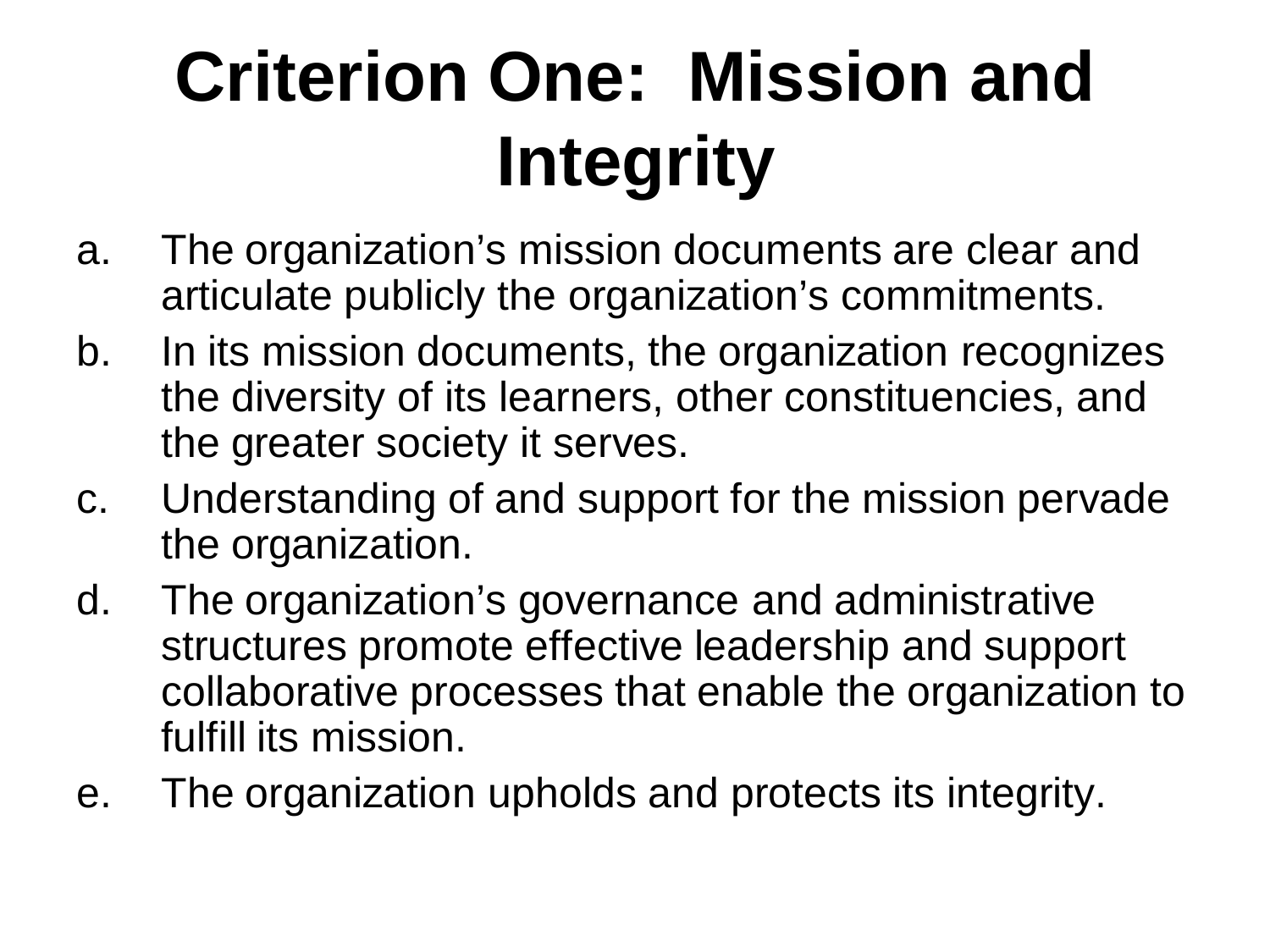#### Campus Response

- 1. Review IU Kokomo mission statement
- 2. Require each campus unit to have a mission statement that is consonant with that of the university
- 3. Distribute revised mission statement to all constituencies
- 4. Develop a broader base of administrative decision making by forming an Administrative Council
- 5. Ensure that each academic school or division has an appropriate external advisory group
- 6. Provide developmental opportunities for advisory boards
- 7. Conduct communications audit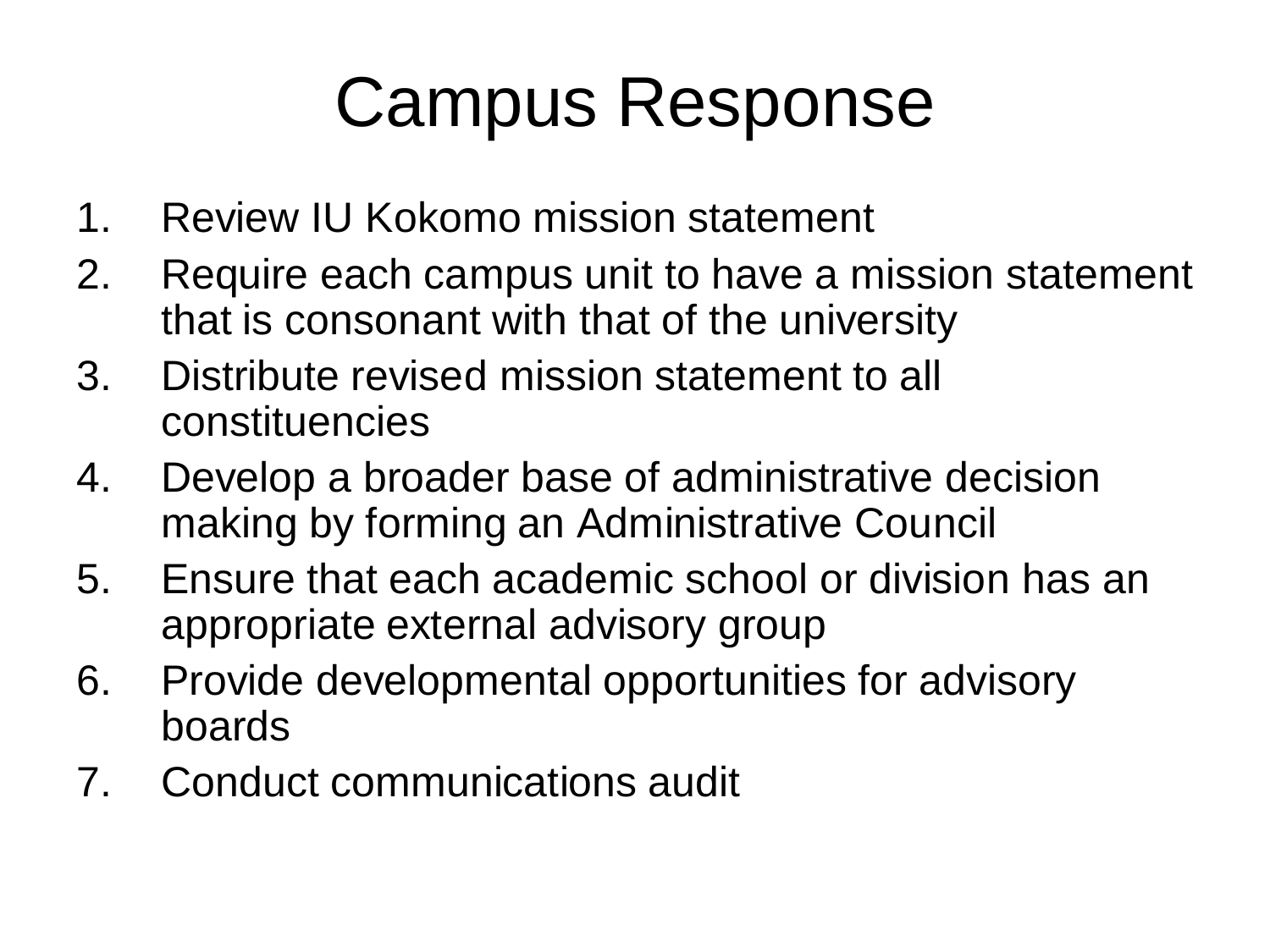## **Criterion Two: Preparing for the Future**

- a. The organization realistically prepares for a future shaped by multiple societal and economic trends.
- b. The organization's resource base supports its educational programs and its plans for maintaining and strengthening their quality in the future.
- c. The organization's ongoing evaluation and assessment processes provide reliable evidence of institutional effectiveness that clearly informs strategies for continuous improvement.
- d. All levels of planning align with the organization's mission, thereby enhancing its capacity to fulfill that mission.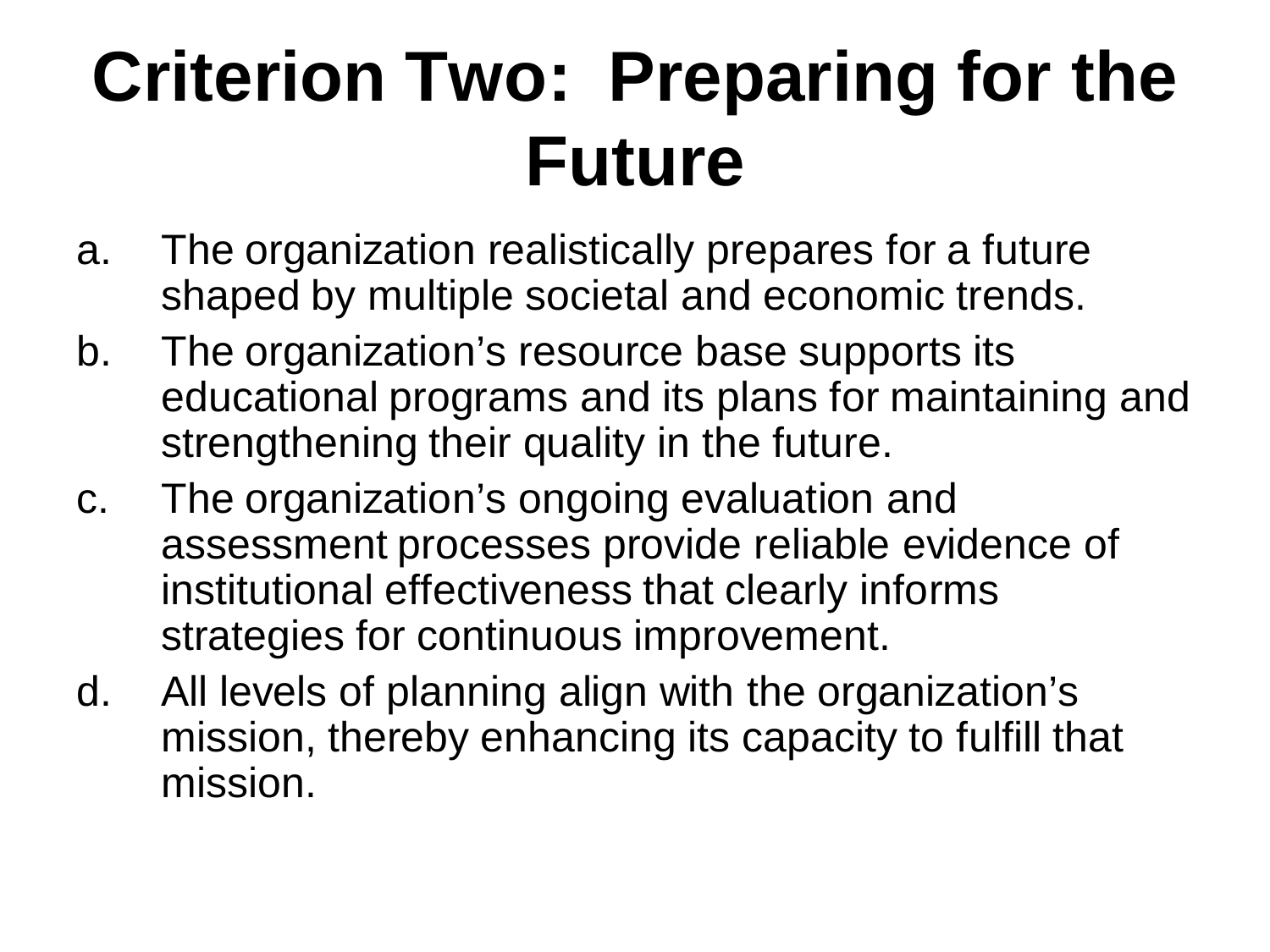# Campus Response

- 1. Develop a Strategic Plan for 2005-2010
- 2. Require all units to have multiple-year operational plans
- 3. Provide training for senior managers in effective planning and assessment (4 Disciplines of Execution)
- 4. Review and update operational plans in place
- 5. Undertake customer surveys and "mystery shop" activities for each non-academic unit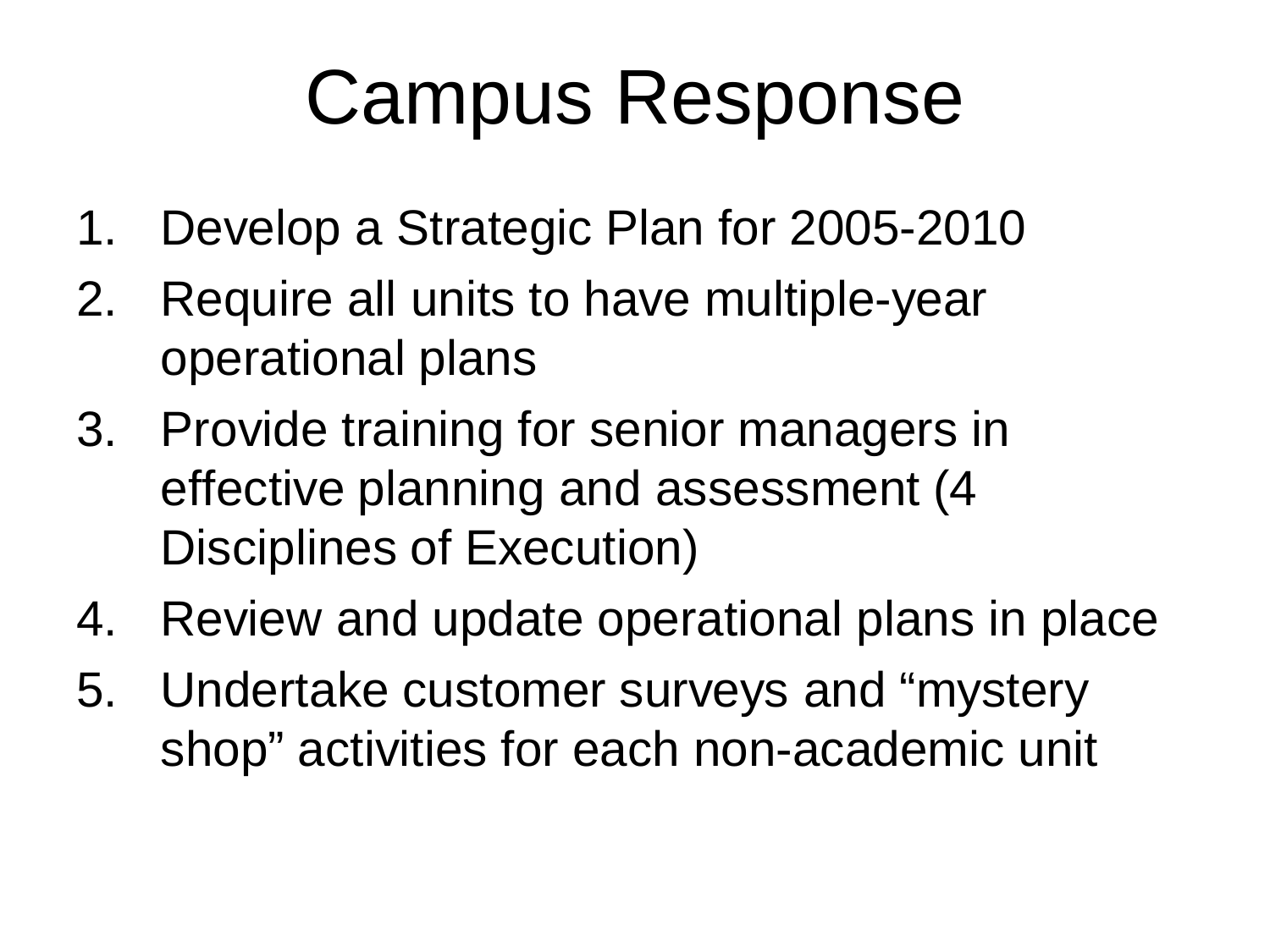# **Criterion Three: Student Learning and Effective Teaching**

- a. The organization's goals for student learning outcomes are clearly stated for each educational program and make effective assessment possible.
- b. The organization values and supports effective teaching.
- c. The organization creates effective learning environments.
- d. The organization's learning resources support student learning and effective teaching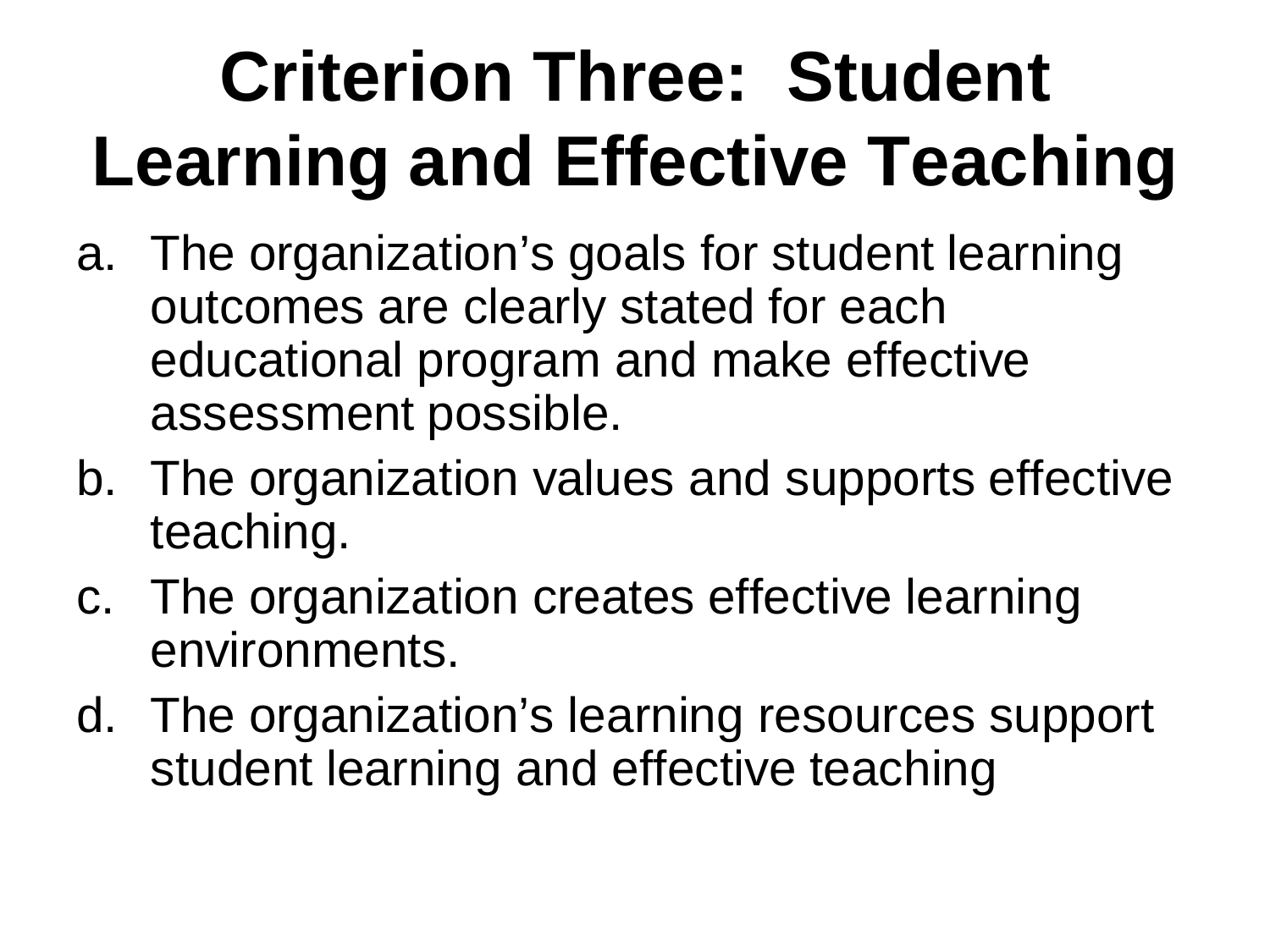### **INDIANA UNIVERSITY KOKOMO'S PLAN TO BUILD A CULTURE OF ASSESSMENT**

Sharon Calhoon Director of the Center for Teaching Learning and Assessment Stuart Green Vice Chancellor for Academic Affairs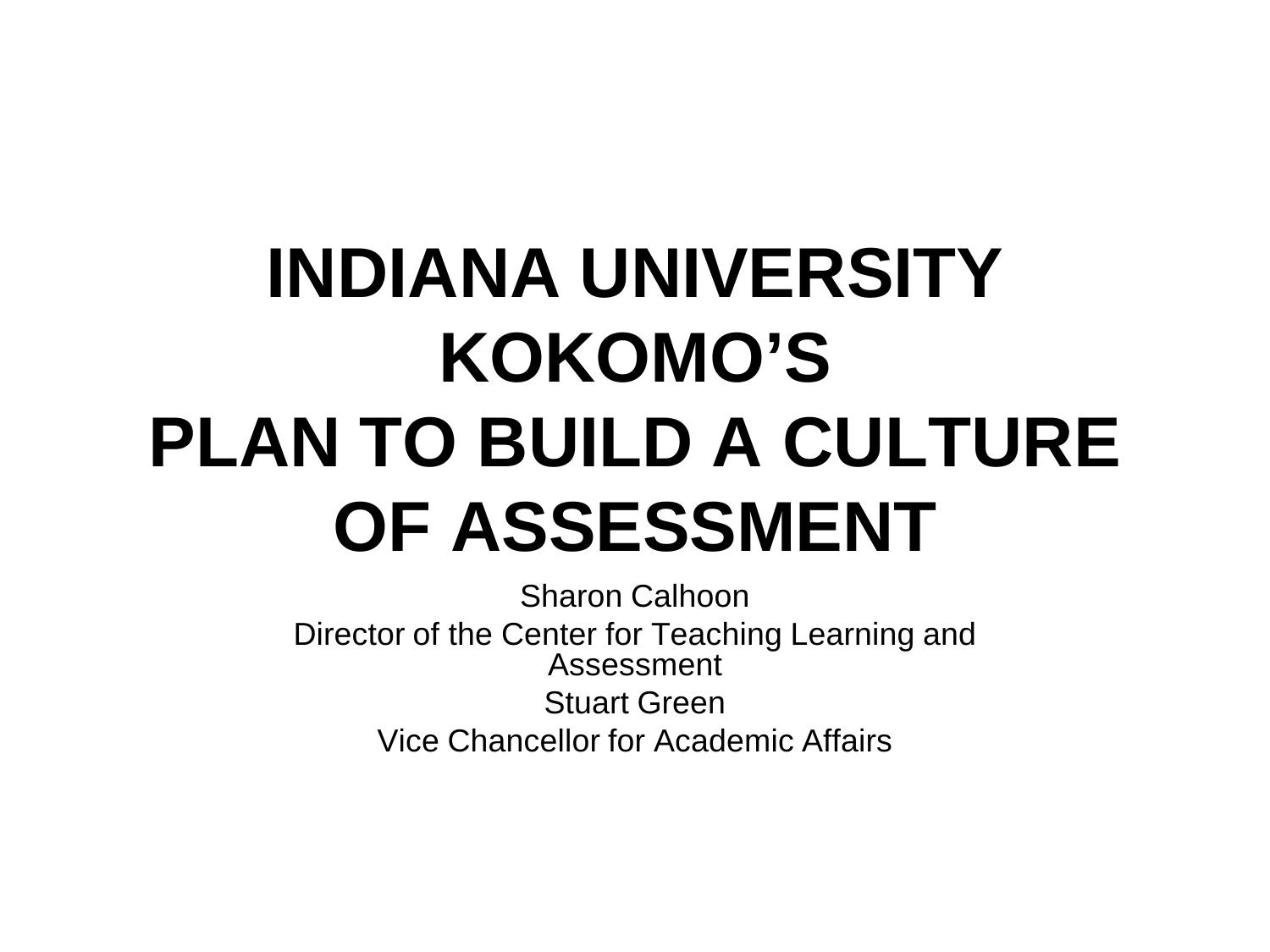# Why A Culture of Assessment?

- 1. The new NCA/HLC Standards place ongoing assessment at the center of the accreditation process.
- 2. Even campuses that have been active in assessment will be held to a higher standard under the new criteria.
- 3. Carefully planned and systematically executed campus-wide assessment is vital to improving the quality of education at IU Kokomo.
- 4. It will enable the campus to ascertain what activities are effective in key areas such as recruiting and retention.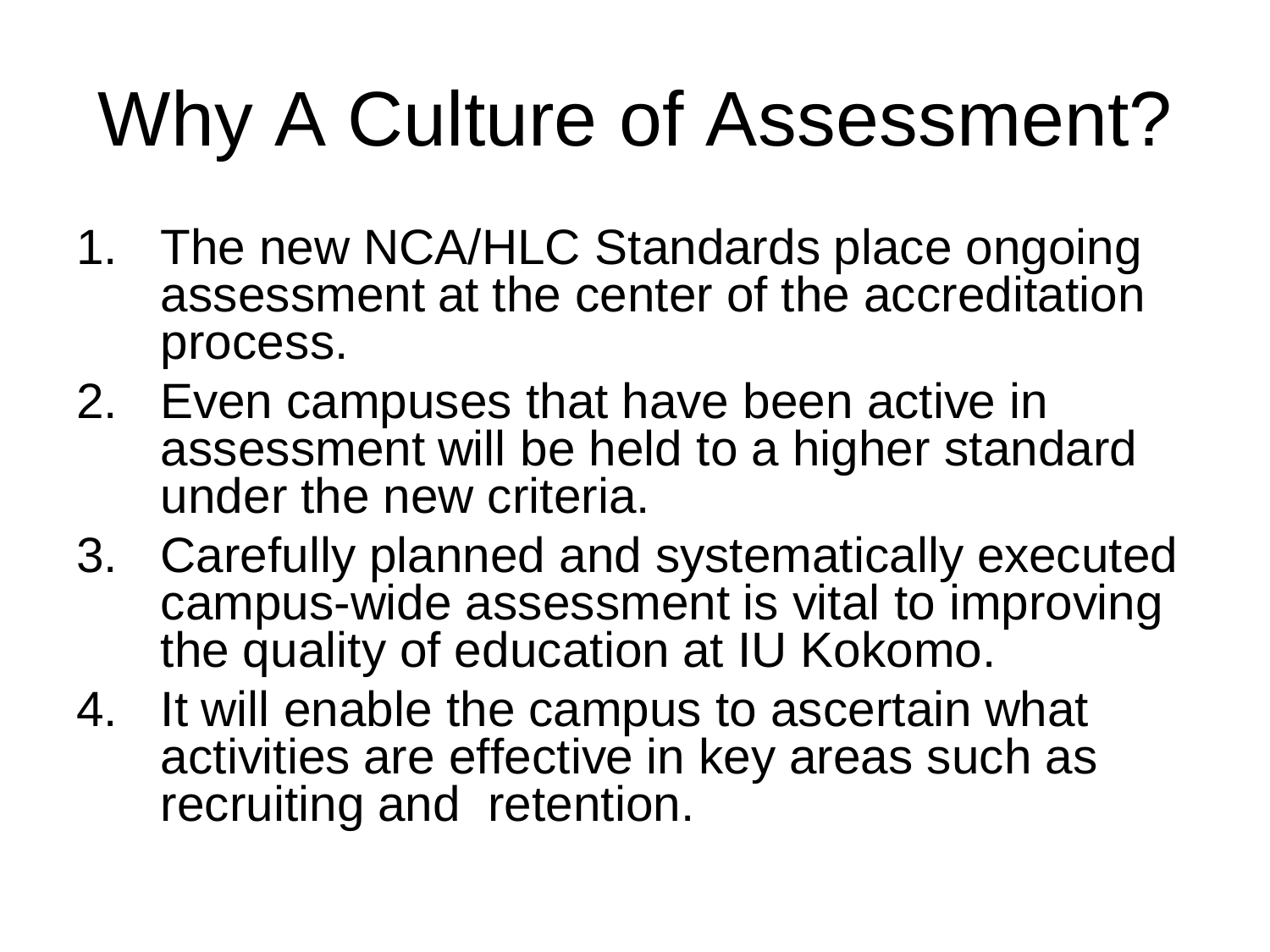# Why Assessment Cont…

- 5. Assessment is everyone's responsibility and must involve all facets of the campus, while still emphasizing the academic experience.
- 6. Campuses will be expected to demonstrate a new level of maturity in their assessment practices.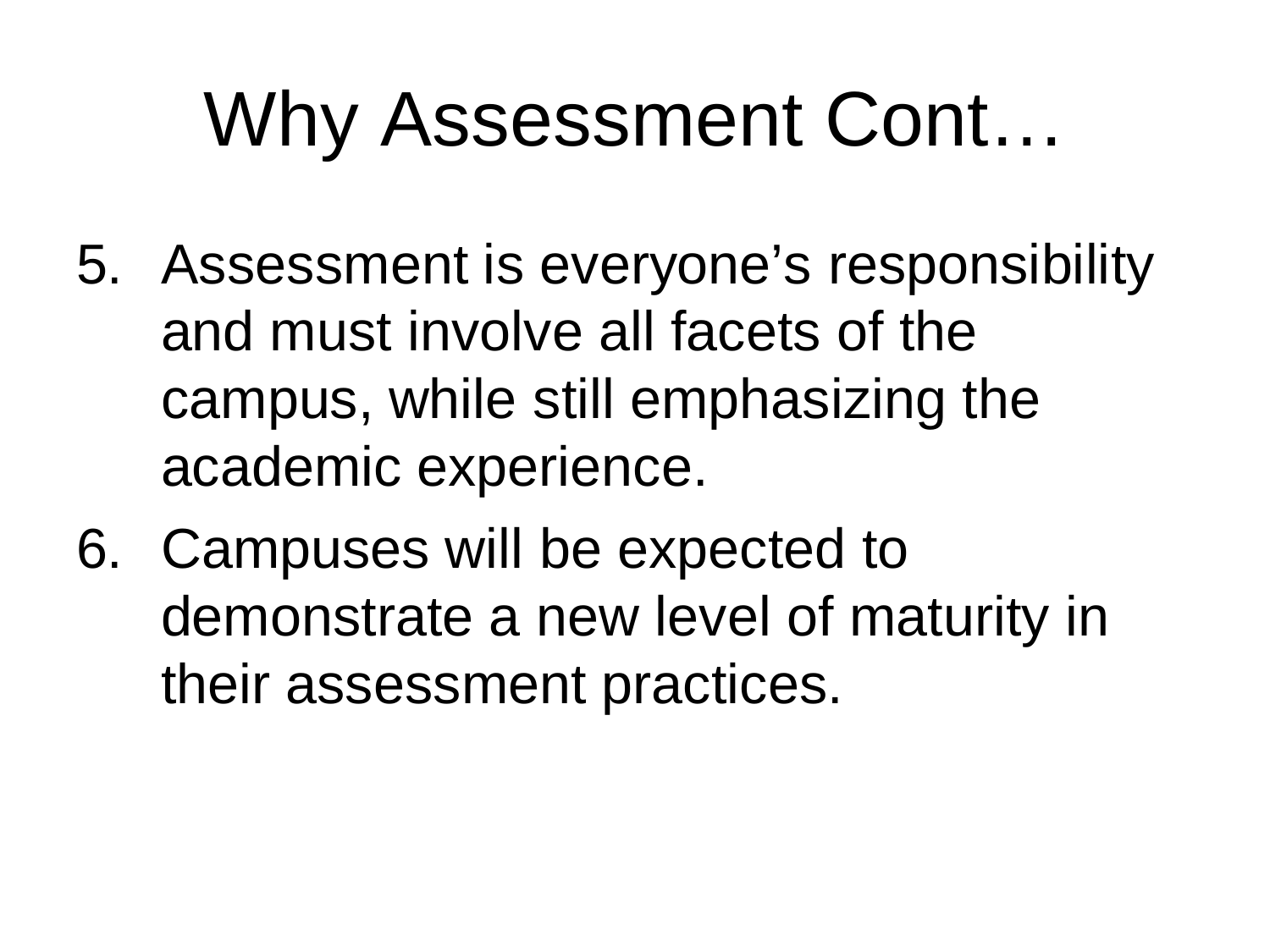# Strategic Objectives

- 1. Engage campus community in a conversation on accreditation and the role of assessment in the accreditation process.
- 2. Using CTE funds establish a Center for Teaching, Learning, and Assessment (CTLA).
- 3. Identify internal leadership to coordinate assessment initiative.
- 4. Assign support staff to CTLA.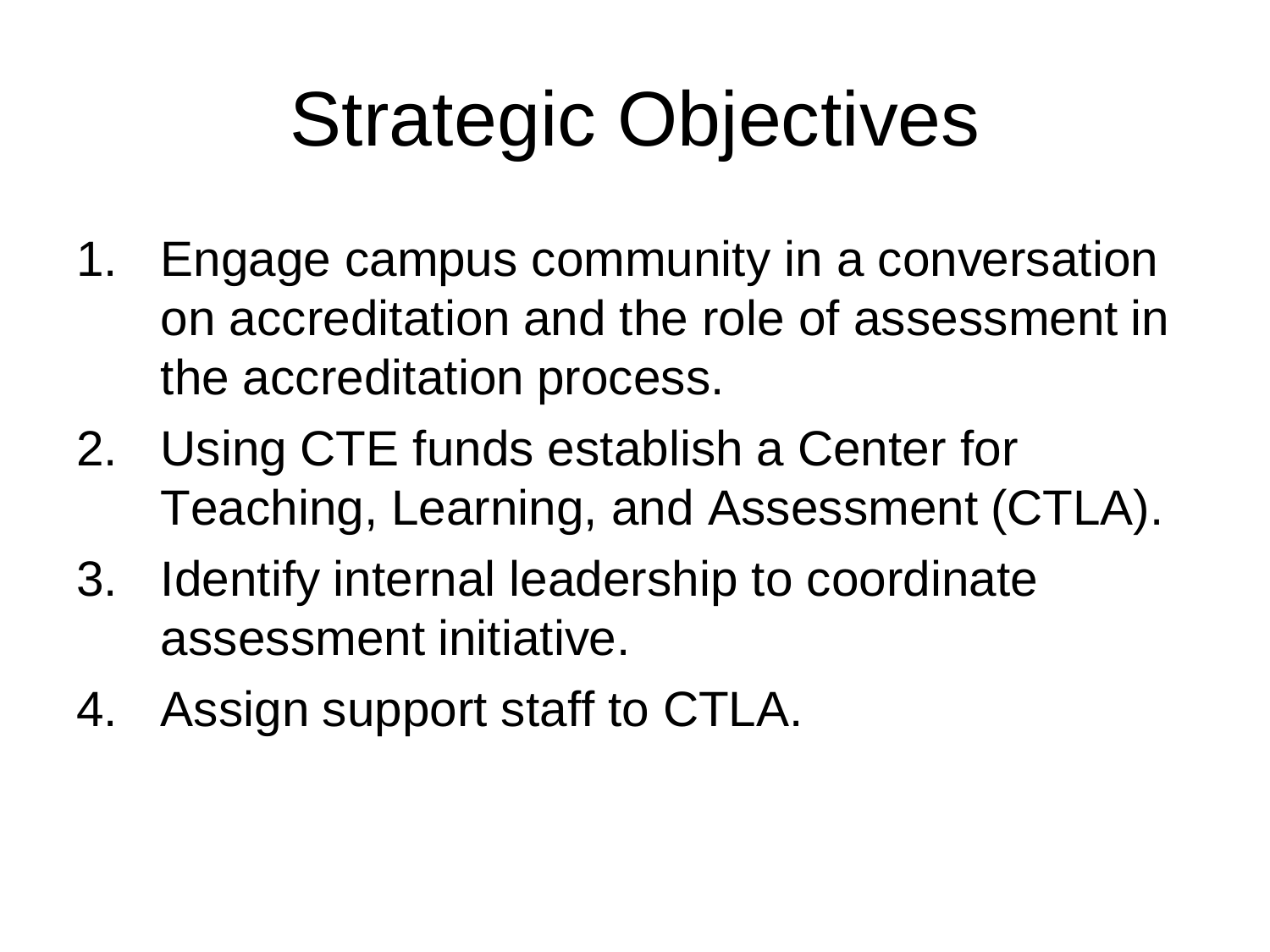# Anticipated Strategic Outcomes

- The campus will manifest a mature assessment culture within three years.
- All faculty and staff will understand the work of assessment and the campus will share a common language of assessment.
- Every department will have clear, operational assessment plans that show patterns of evidence supporting at minimum 75% of their learning outcomes.
- The campus will have the data it needs to write its self study in 2007-2008.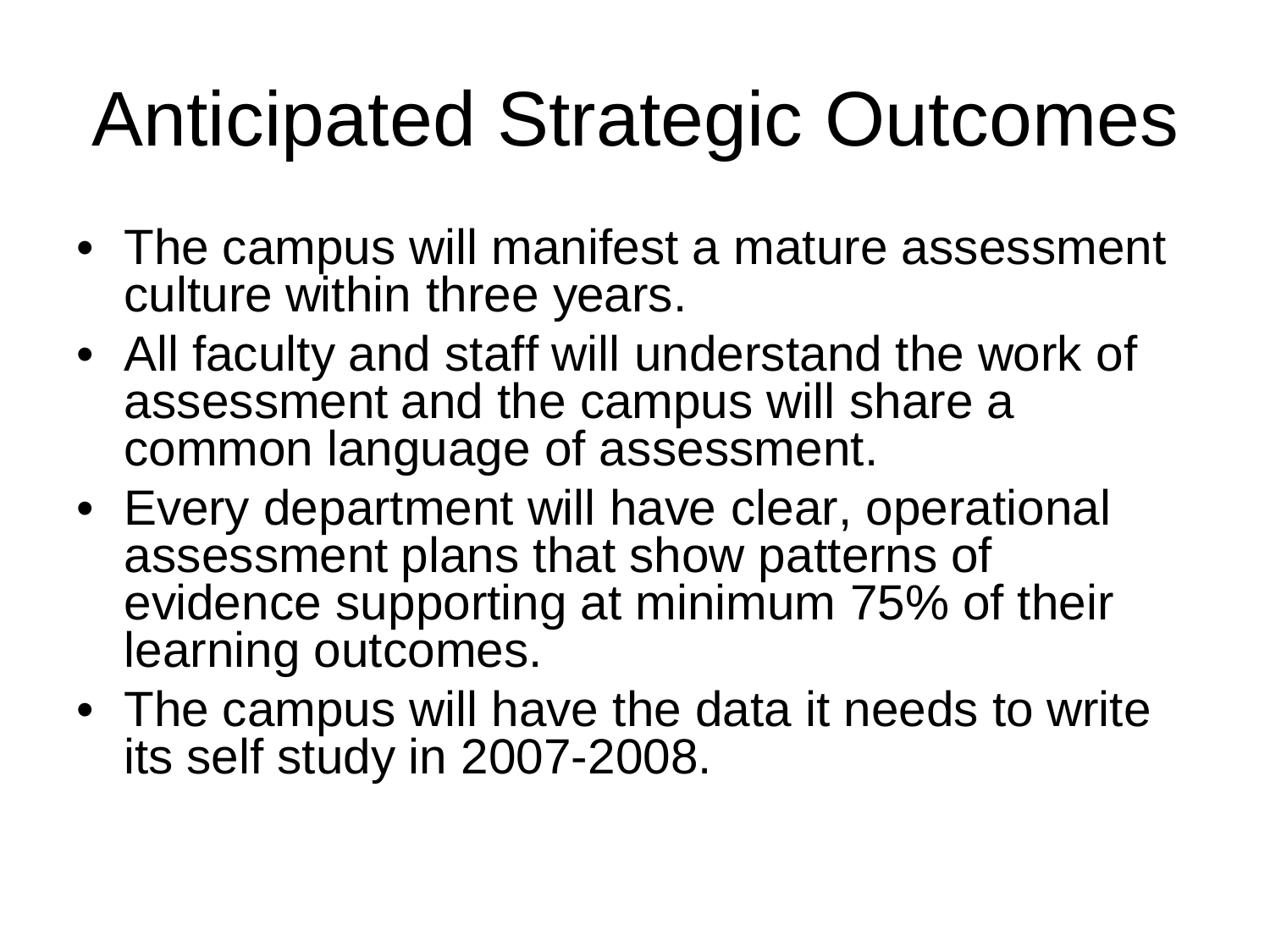## Three Year Assessment Plan Year One

- Inventory current status of assessment efforts
- Develop infrastructure for data management, report writing, feedback loops, and accountability measures.
- Identify learning outcomes for current general education categories and develop plan for assessing those outcomes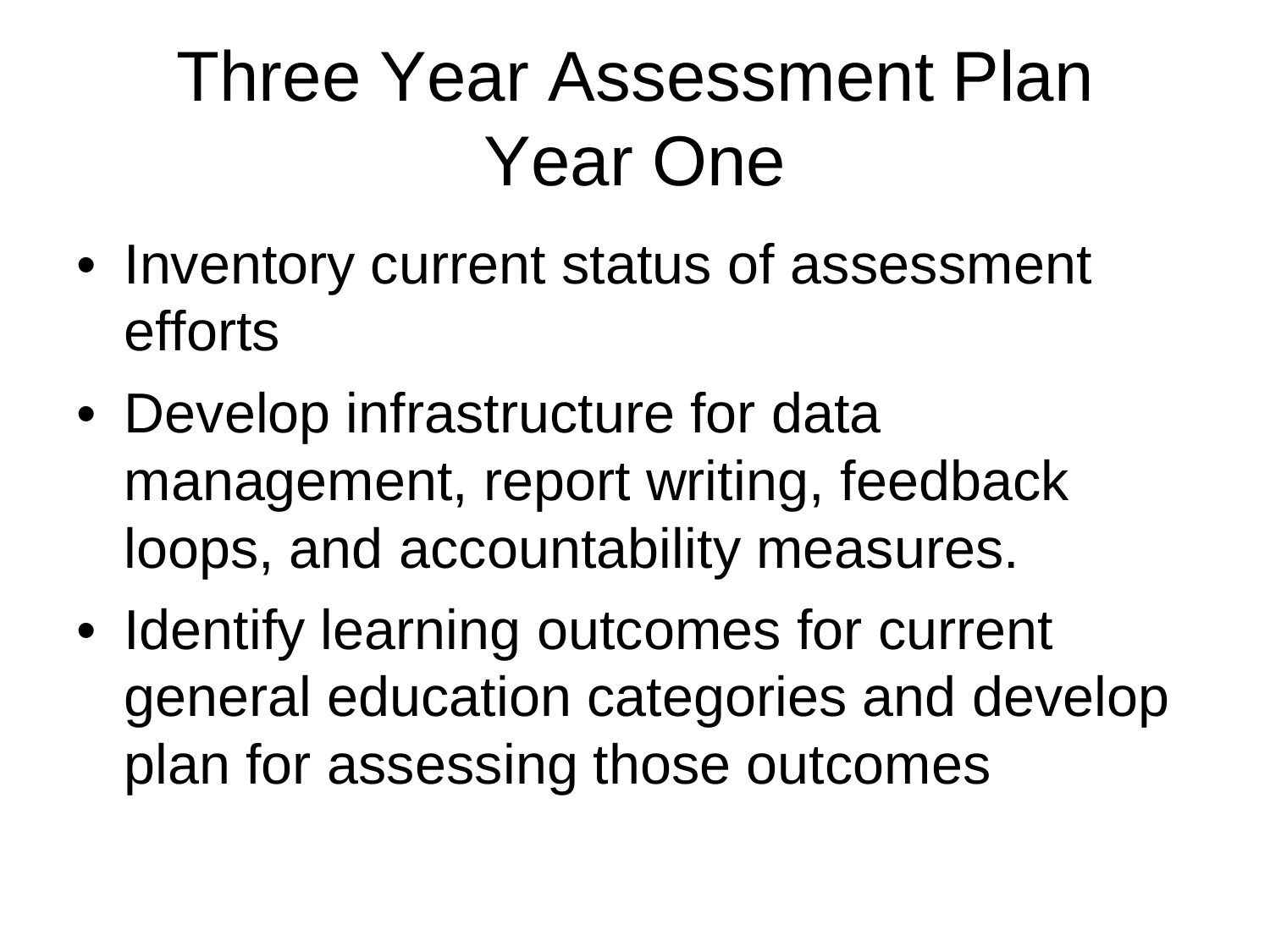### Three Year Assessment Plan Year One Cont…

- Create a common assessment "language" (common terminology that all units will use to describe their assessment activities and outcomes).
- Support unit-specific and general education activities in developing and implementing assessment plans.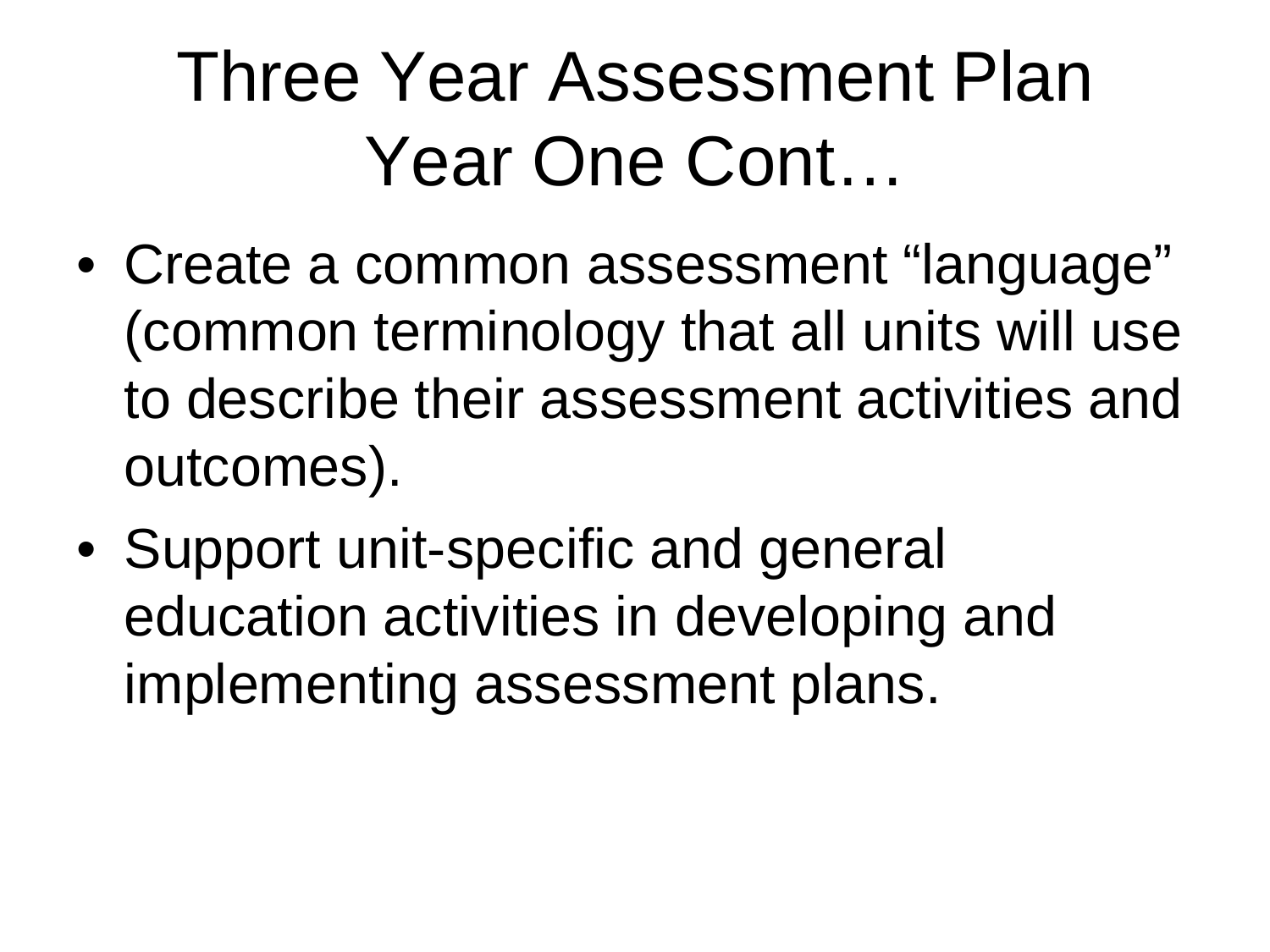## Three Year Assessment Plan Year Two

- Assist units in refining and implementing assessment plans
- Implement general education assessment
- Refine assessment infrastructure (database, consulting activities)
- Plan feedback loops and report on assessment findings to campus and community constituencies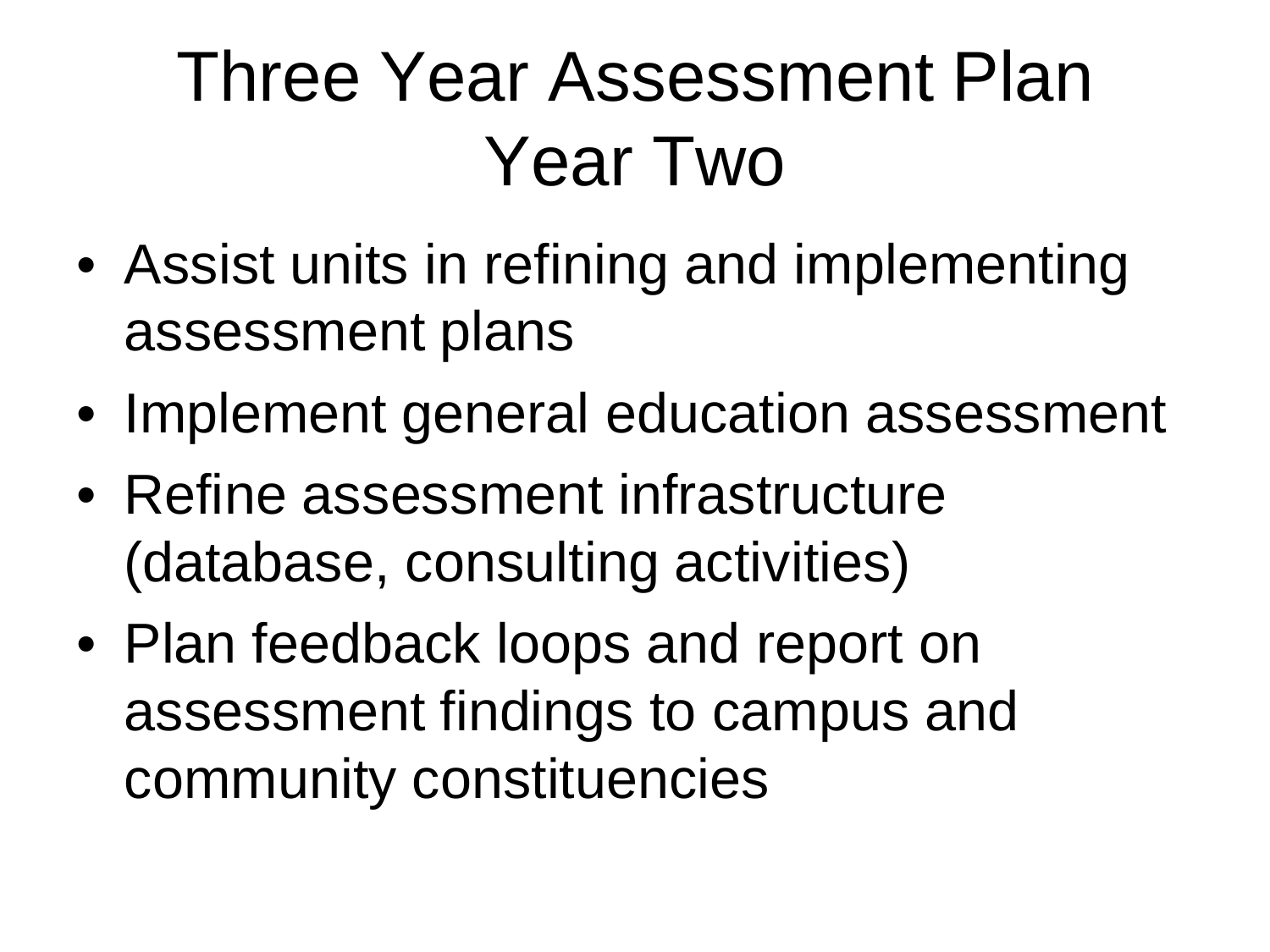## Three Year Assessment Plan Year Three

- Assess effectiveness of CTLA activities and report outcomes to campus and trustees
- Implement feedback loops for action on improving programs
- Continue supporting unit and general education activities
- Evaluate progress toward meeting accreditation standards for assessment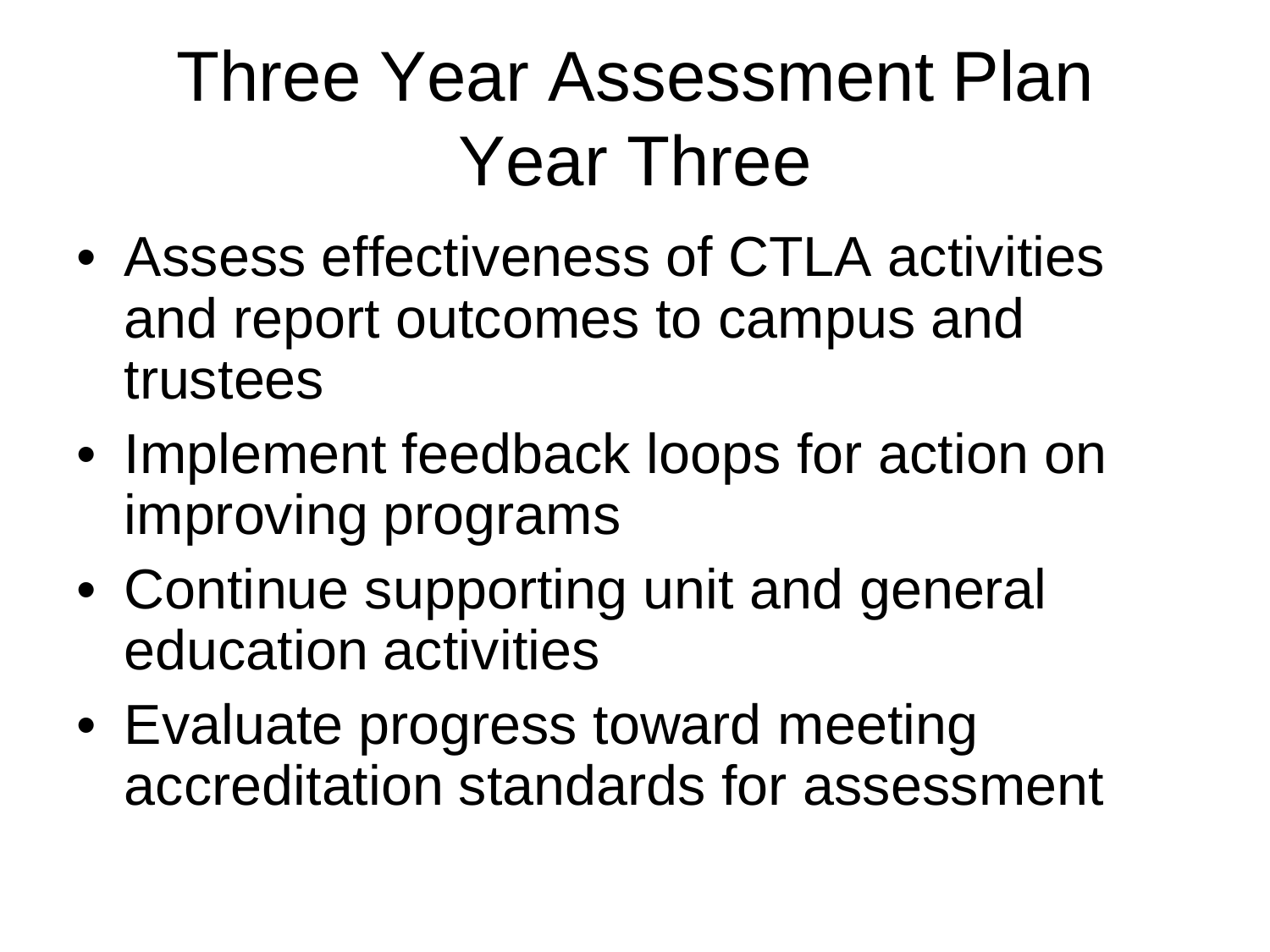#### Involve Everyone in Assessment

- The Council of Regional Accrediting Commissions notes that institutions derive evidence of student learning from multiple sources: courses, curricula, co-curricula, and includes both intended and unintended learning experiences. Assessment can enhance campus connectivity.
- The CTLA will serve all units, academic and non academic
- The CTLA director will chair a campus-wide Assessment Committee to include assessment coordinators form campus units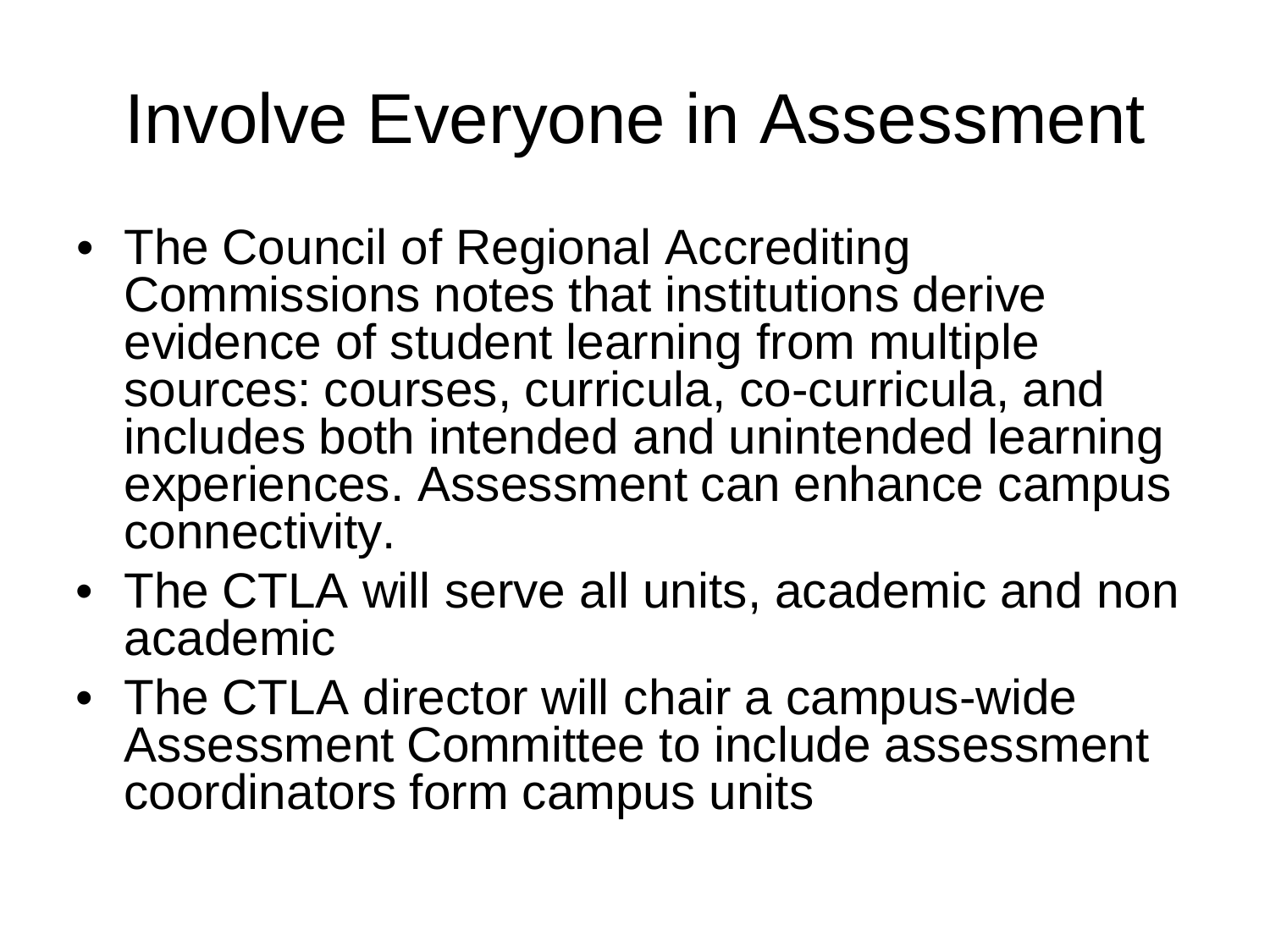# Serving as a Sustainable Model

- The ultimate goal is for the campus to develop effective, sustainable assessment practices that will extend beyond the 2008 accreditation visit.
- In addition, the work of the CTLA in fostering a culture of assessment and in assessing its own effectiveness, will model best practices for individual campus units and, perhaps, for other regional campuses.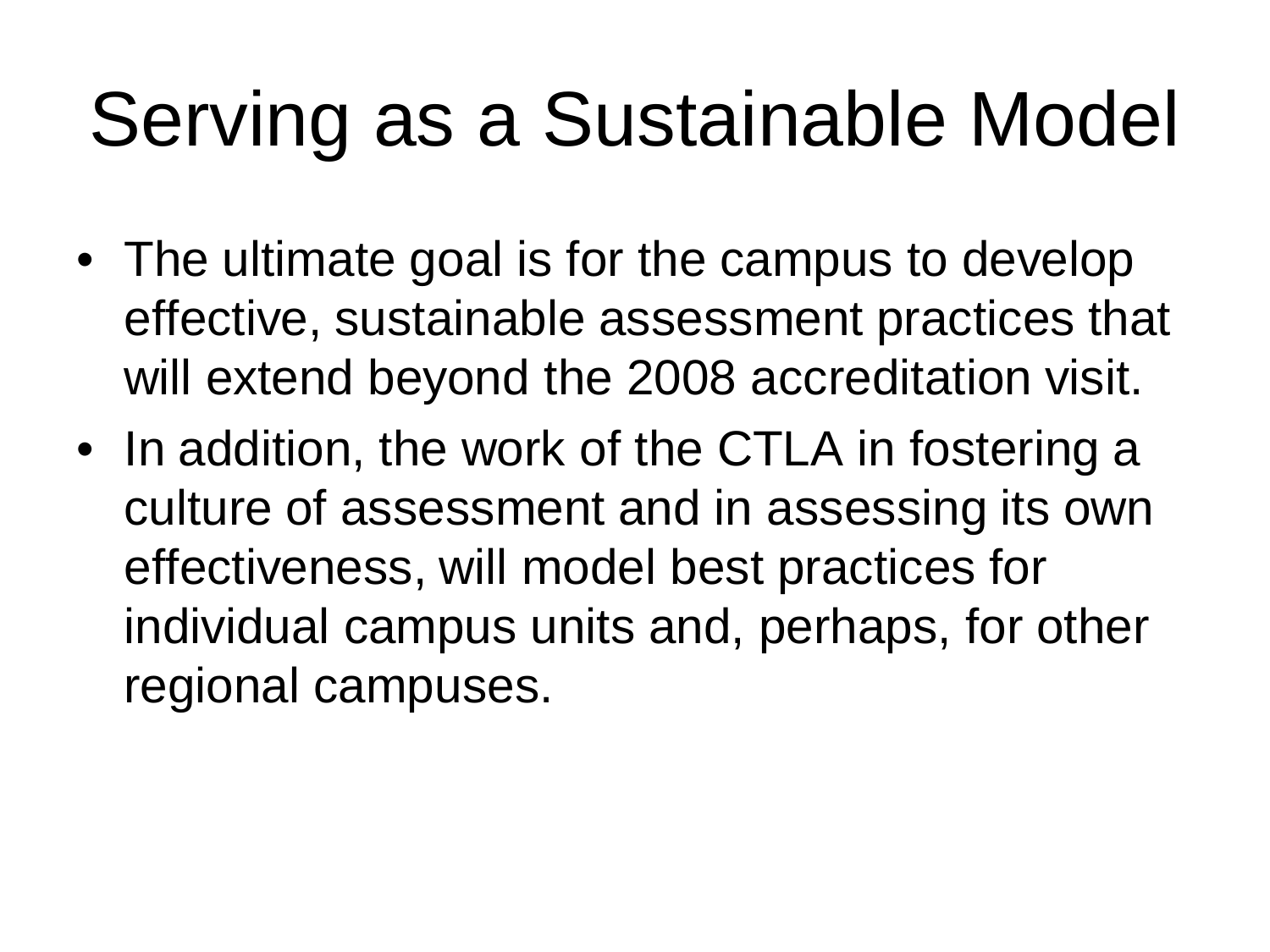#### **Criterion Four: Acquisition, Discovery, and Application of Knowledge**

- a. The organization demonstrates, through the actions of its board, administrators, students, faculty, and staff, that it values a life of learning.
- b. The organization demonstrates that acquisition of a breadth of knowledge and skills and the exercise of intellectual inquiry are integral to its educational programs.
- c. The organization assesses the usefulness of its curricula to students who will live and work in a global, diverse, and technological society.
- d. The organization provides support to ensure that faculty, students, and staff acquire, discover, and apply knowledge responsibly.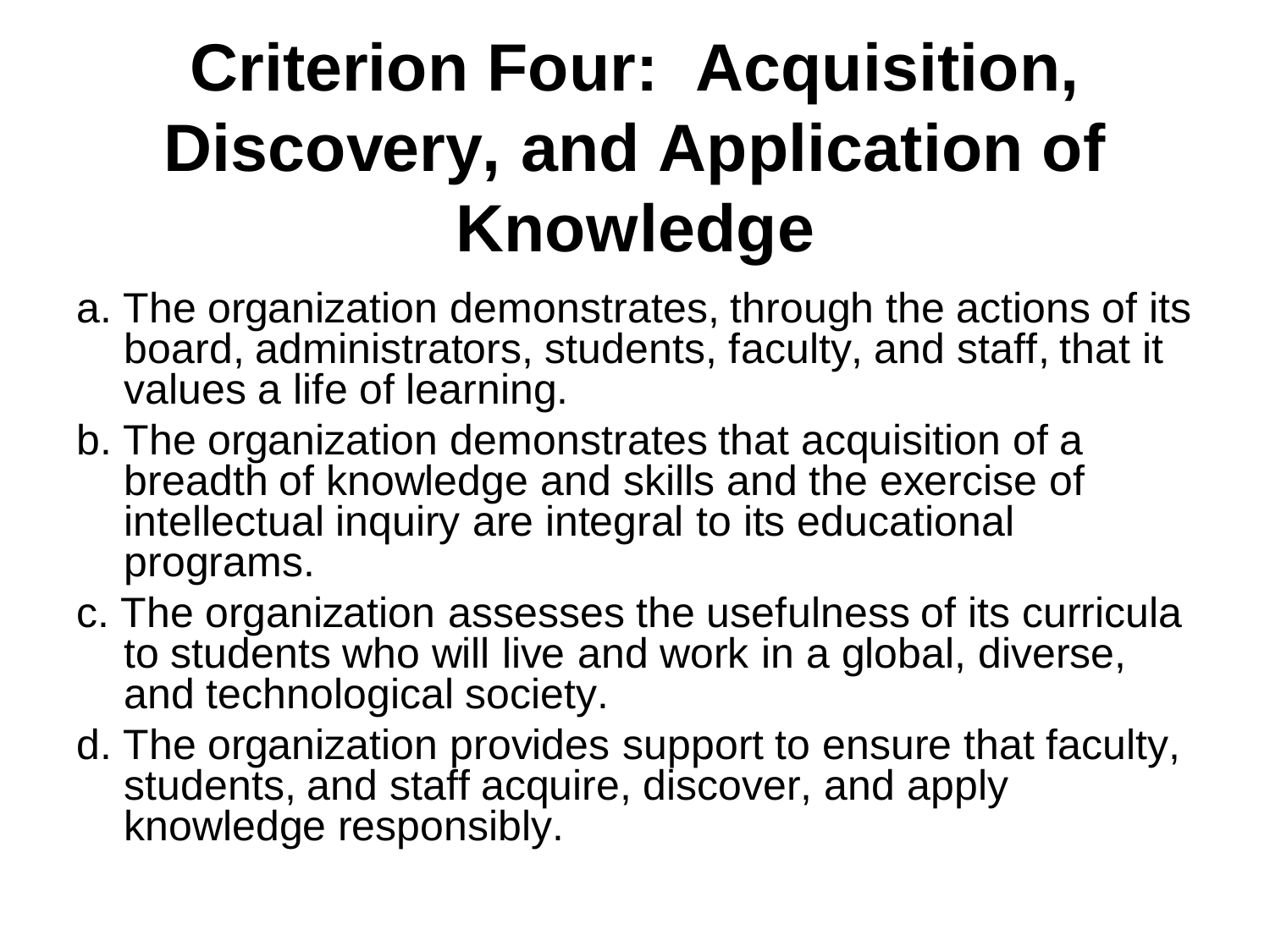# Campus Response

- 1. Develop opportunities for applied learning in every baccalaureate degree
- 2. Create a position in Applied Learning **Opportunities**
- 3. Develop co-curricular opportunities in every baccalaureate degree
- 4. Develop an Information Commons that integrates library, information technology and tutorial support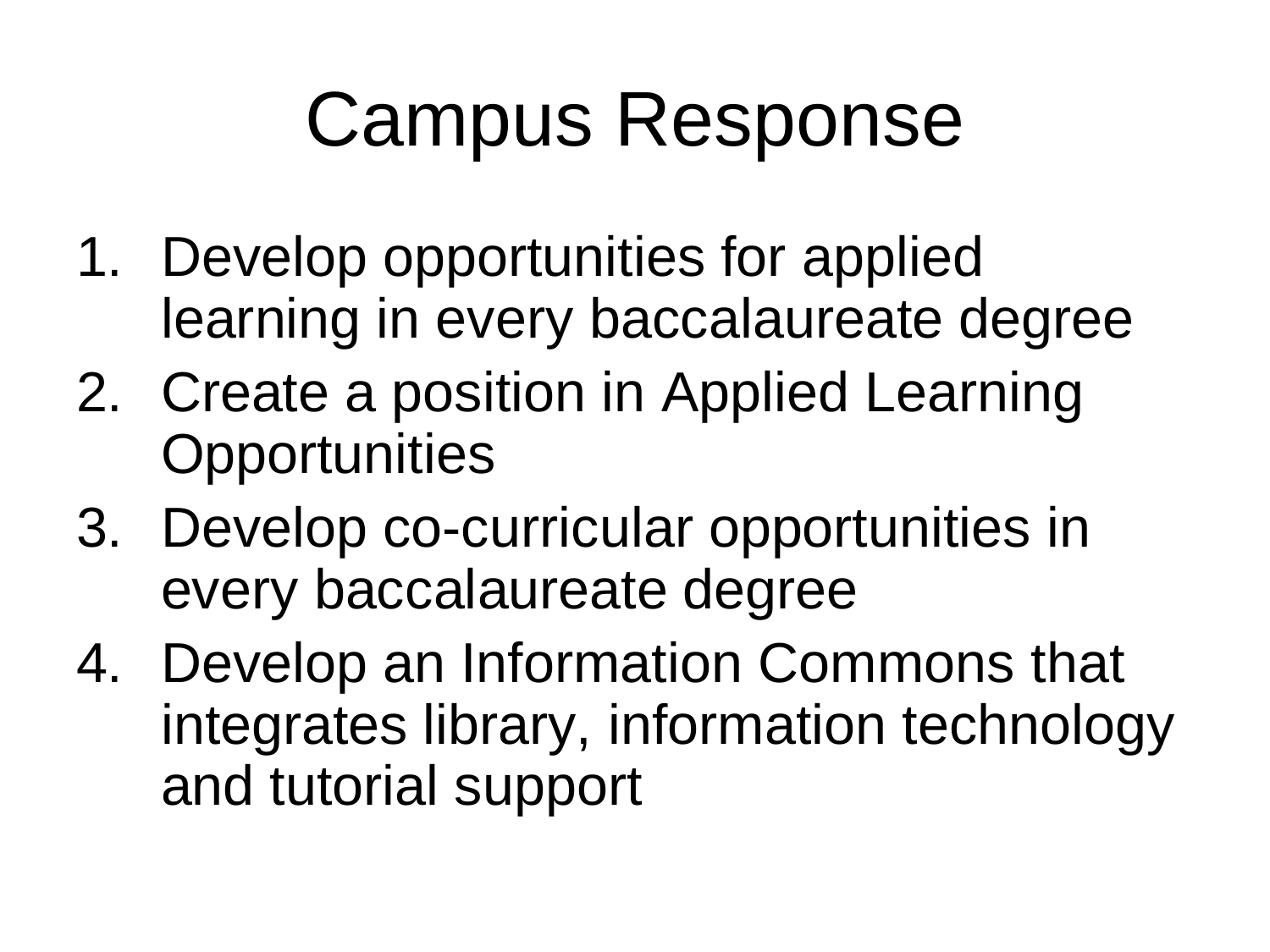## **Criterion Five: Engagement and Service**

- a. The organization learns from the constituencies it serves and analyzes its capacity to serve their needs and expectations.
- b. The organization has the capacity and the commitment to engage with its identified constituencies and communities.
- c. The organization demonstrates its responsiveness to those constituencies that depend on it for service.
- d. Internal and external constituencies value the services the organization provides.